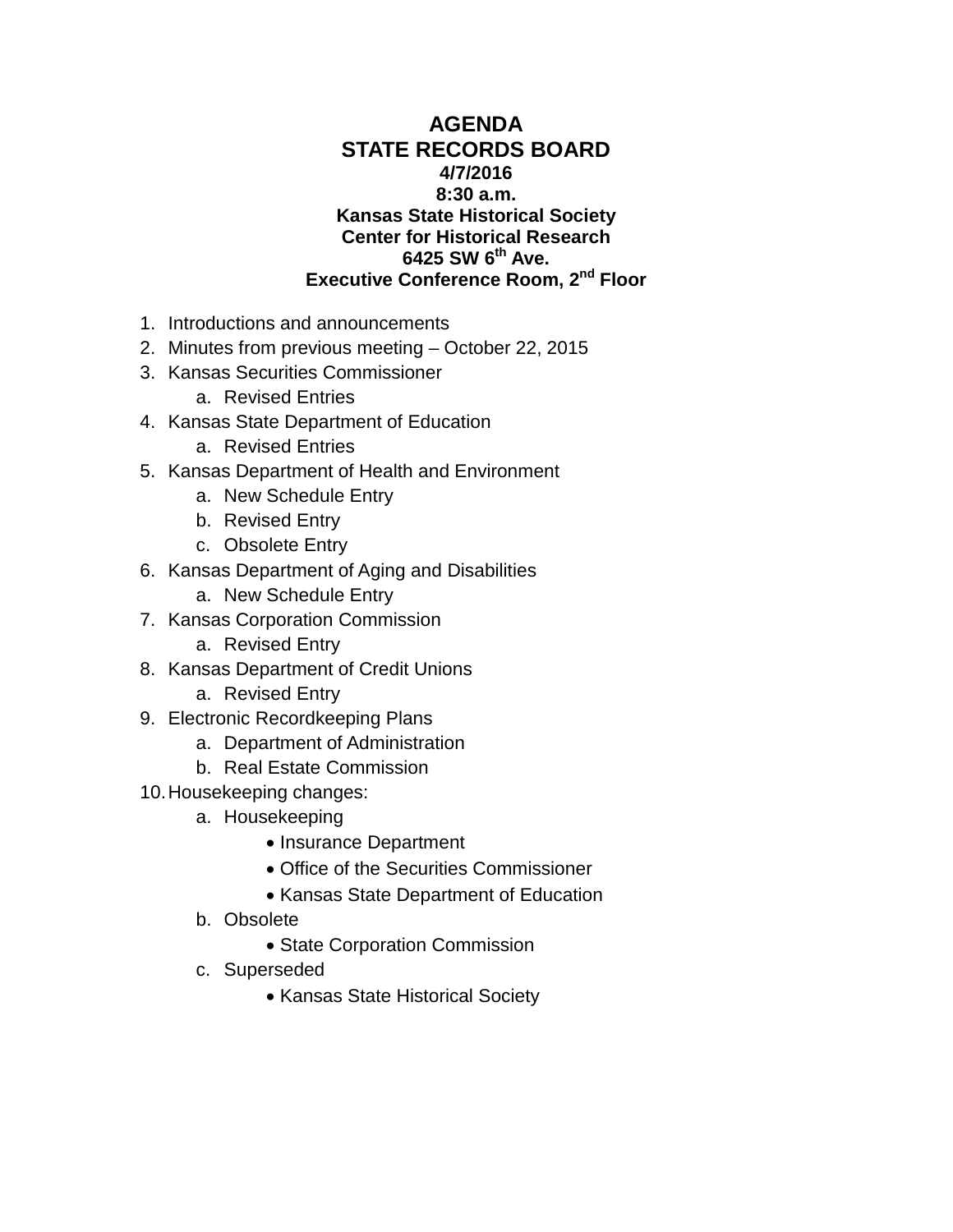- 11.Other Business
	- a. Discussion regarding clarifying the process used to generate KAR numbers as well as where the authority to do so is derived from.
	- b. Discussion on process for approving/reviewing retention schedule entries that have a caveat such as an MOU/MOA
	- c. Discussion regarding providing authority for Public Records Program staff to obsolete an entry that is being recreated under a new agency and create the new entry as a housekeeping action presuming there are no changes beyond assigned agency to the schedule entry.
	- d. Discussion regarding deaccession and destruction of records related to KPERS litigation.
	- e. Future meetings:
		- July 21, 2016
		- October 20, 2016
		- January 19, 2017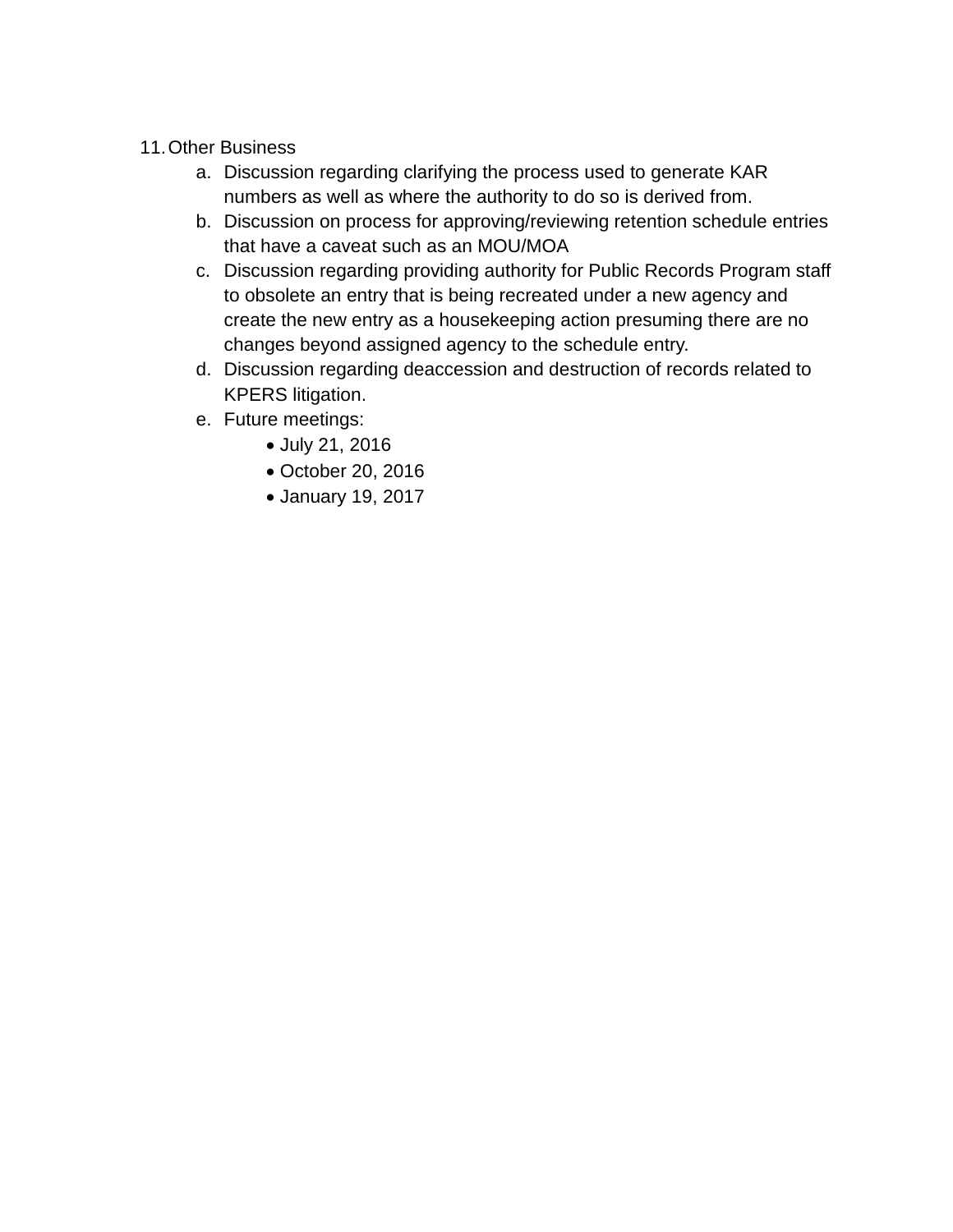## State Records Board October 22, 2015 Executive Conference Room – Kansas Historical Society

Present: Lisa Mendoza, designee of the Attorney General (chair) Jennie Chinn, Executive Director, Kansas Historical Society (KHS) Matt Veatch, State Archivist Jason Ackerman, designee of the State Librarian Philip Michael, designee of the Secretary of Administration

Also present: Marcella Wiget, KHS

 Joanna Hammerschmidt, KHS Mark Cole, KHS Michael Smith, Kansas Dept. of Health and Environment (KDHE) Mary Murphy, Kansas Dept. of Health and Environment (KDHE) Stephanie Green, Kansas Dept. of Health and Environment (KDHE) Donna Reno, Kansas Dept. of Health and Environment (KDHE) Debora Lusby, Kansas Dept. of Health and Environment (KDHE) Marla Oestreich, Kansas Dept. of Health and Environment (KDHE) Brian Richter, Kansas Corporation Commission (KCC) Cathy Rinehart, Kansas Corporation Commission (KCC) Jon McKenzie, Kansas Corporation Commission (KCC) Steven Wassom, Kansas Securities Commission (KSC) Lynn Hammes, Kansas Securities Commission (KSC) Kathy Bock, Kansas Securities Commission (KSC) Shawnel Neal, Kansas Dept. of Revenue (KDOR) Present: Lisa Mendoza, designee of the Attorney General (chair)<br>
Jennie Chinn, Executive Director, Kansas Historical Society (KHS)<br>
Jost Native Markoman, designee of the Secretary of Administration<br>
Jason Ackerman, designe

Meeting called to order at 8:39 a.m. and Mr. Veatch began the introductions. Once introductions were complete, Ms. Chinn announced that Ms. Wiget is leaving the KSHS. Ms. Wiget received accolades from the board members and all present for her years of service.

*Minutes*: Previous meeting minutes were presented and reviewed.

**Motion:** Ms. Chinn moved approval of meeting minutes as presented, Mr. Veatch seconded, unanimous approval of August 12, 2015 minutes.

*Kansas Department of Revenue*: Ms. Wiget discussed how agency is moving to electronic recordkeeping for the Commercial Driver's License (CDL) system. Mr. Veatch questioned if there would be other records series associated with this system. Ms. Neal indicated that would be the case and indicated the agency is working through the rest of their retention schedule and would be seeing more of them. Ms. Hammerschmidt briefly mentioned the process of setting up an electronic recordkeeping plan and steps agency should take to get plan in place.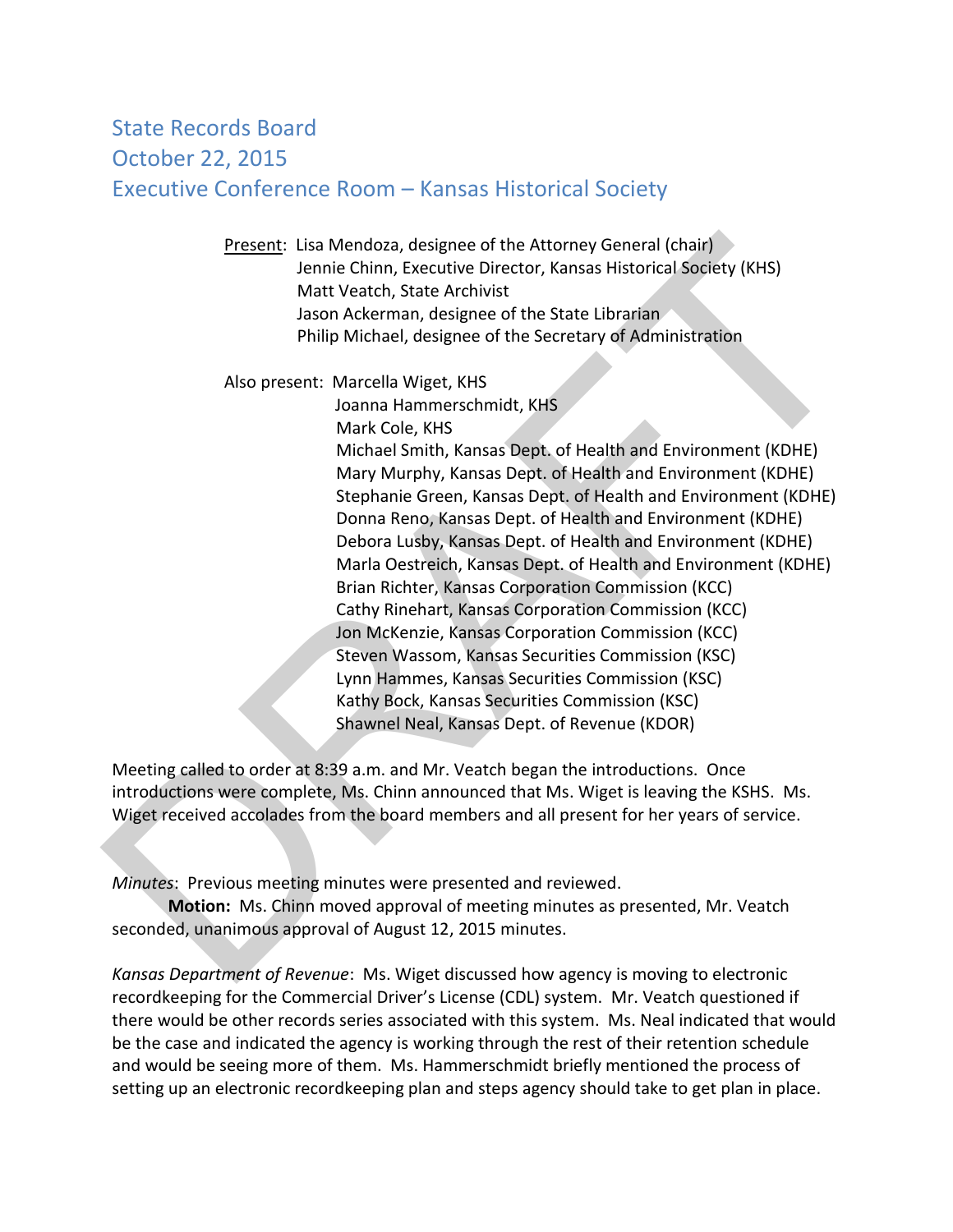**Motion:** Mr. Veatch moved to approve series 0565-005. Ms. Chinn seconded, unanimous approval of new entry as submitted.

*Kansas Insurance Department:* Board pushed discussion of these entries until last to give agency time to have representative present.

*Kansas Securities Commission:* Ms. Wiget explained that the reason for revising and superseding the proposed entries was to streamline the agencies schedule. Mr. Wassom thanked Ms. Wiget for help in doing so and had nothing further to add. Ms. Mendoza questioned the restrictions on series 0002-625 and wanted to know if these would be considered attorney files or not. Mr. Wassom stated that although closely related to the legal staff files, wasn't sure if any attorney work product would be involved with these records. Mr. Wassom asked the board for guidance on this matter. Ms. Mendoza suggested K.S.A. 45- 221(a)(20) should be added at a minimum. Ms. Mendoza also said that after the agency has had a chance to explore more, the restrictions note can be revised as a housekeeping edit to update restriction to K.S.A. 45-221(a)(20)(25). Discussion moved to use of "Form NF" in describing in several of the series. Ms. Chinn asked if there was a formal name for this document. Mr. Wassom indicated that it may be called something else, but is a state form used for notice of filing. Ms. Mendoza and Ms. Chinn both requested that this be spelled out or have a more formal title on the form itself. Mr. Wassom had no objects to spelling out the title. Ms. Mendoza questioned Mr. Wassom regarding the restrictions on both series 0003-625 and 0006- 625. Mr. Wassom indicated there could be attorney drafts, opinions, etc. Ms. Mendoza suggested K.S.A. 45-221(a)(14)(20) be added to series 0003-625 and K.S.A. 45-221(a)(11) be added to for series 0006-625. Ms. Chinn inquired about the retention language of "Retain until no longer useful" for series 0003-625. After discussion, the board and agency decided on "Retain 5 years after issuance of ruling or determination." Mr. Veatch also suggested to replace language for series 0001-625 and 0009-625 to "Retain until inactive". Mr. Wassom agreed that language could be changed. Ms. Mendoza asked for clarification of the description for series 0013-625 and if retention period was long enough. Mr. Wassom stated that a permanent electronic record is kept and that a one fiscal year retention period is adequate. Discussion turned to series 0004-625. Ms. Mendoza asked about the word "Policy" and Ms. Wiget indicated that it should be replaced with "retention schedule entry." Mr. Veatch was concerned with the wording that "All records can be destroyed July 1, 2019" and wanted to clarify and confirm that records related to the Uniform Land Sales Practices Act (ULSPA) would still be transferred to the State Archives since law has been repealed. Mr. Veatch wanted to ensure that the state would still have some evidence on the books regarding the policies and regulations for that statute and any other policy level records of value. Mr. Wassom stated that there should be since many of those fall under several other series. Mr. Veatch urged that due diligence be adhered to in order to ensure that appropriate records be transferred to the State Archives. agency time to have representative present.<br>
Konsas Securities Commission: Ms. Wiget explained that the reason for revising and<br>
superseding the proposed entries was to streamline the agencies schedule. Mr. Wassom<br>
thanked

**Motion:** Mr. Veatch moved to approve the Kansas Securities Commission schedule entries as amended. Mr. Michael seconded, unanimous approval of entries as amended.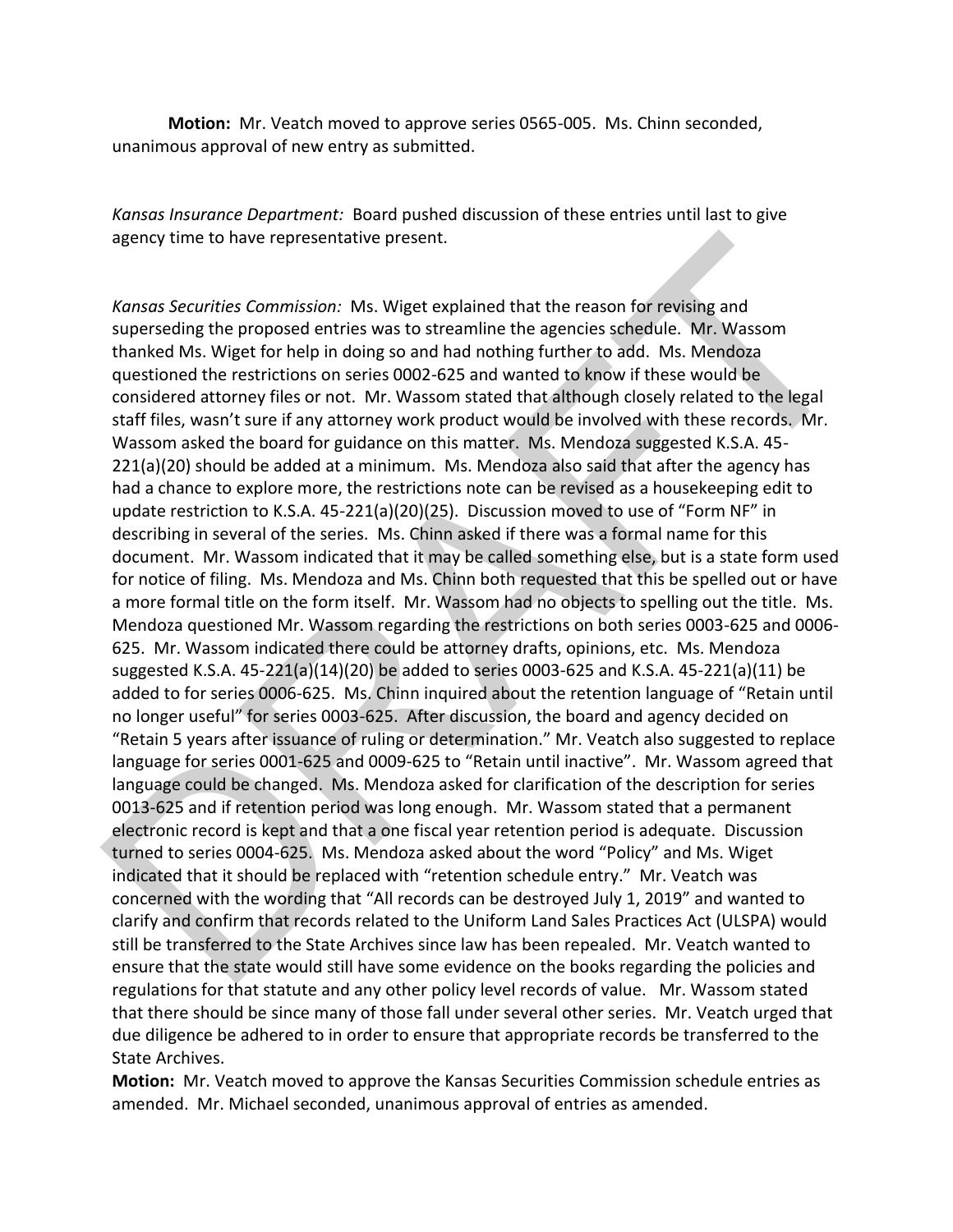The board reviewed the proposed schedule entries to be superseded into other agency-specific schedule entries.

**Motion:** Ms. Chinn moved to approve. Mr. Veatch seconded, unanimous approval of superseding schedule entries into other agency-specific schedule entries.

There were some questions among those present regarding housekeeping changes in regards to adding or removing restrictions on schedule entries. Ms. Wiget explained that schedule entry restrictions discussed during the State Records Board could be revised after the fact and are housekeeping changes. If an agency wishes to revise restrictions on entries that haven't yet appeared before the board and discussed, they will need to bring those schedule entries before the board for approval.

*Kansas Corporation Commission:* Ms. Wiget began the discussion of these schedule entries by indicating that they are all related to the agency working on an electronic system, Kansas Trucking Regulatory Assistance Network (KTRAN), to manage all records related to motor carrier transportation in the state of Kansas. The board reviewed the proposed entries and requested clarification on several acronyms used in the schedule entries. Ms. Mendoza also questioned if series 0226-143 had an appeal process since the retention period was so short. Ms. Bock informed board that there was not an appeal process. Ms. Hammerschmidt requested that the wording "then destroy." be removed from retention period language and to read, "Retain 45 days after dismissed or denied." Ms. Mendoza asked about the wording "regarding some problem" used in in series 0229-143. After discussion, the board recommended removing "regarding some problem" from the description since a complaint already indicates there was a problem. Discussion then turned to series 0428-143. Mr. Veatch found the description to be somewhat confusing and asked for clarification. After several minutes of discussion, the board recommended revising the language to "Orders issued by KCC regarding the suspending, revoking, or reinstating of motor carrier's authority to operate in the state of Kansas based upon current status of motor carrier's insurance." A similar discussion followed for series 0427-143. The board and agency agreed to revise the description to read, "Orders issued by the KCC cancelling a motor carrier's requested name change that would result in a carrier's operating authority not complying with statutory requirements." Ms. Chinn also requested that the statute governing motor carries and their name be added as a house keeping edit to an internal remark in order to keep institutional memory. Mr. Ackerman requested what the letters for series 0219-143 stood for. Determined that "H" stood for cancellation, "E" stood for liability and "K" stood for property. Mr. Ackerman also requested that description for series 0219-143 read, "Certificates of insurance and cancellations received from companies insuring that motor carriers have active authority to operate in Kansas." Discussion returned to the use of acronyms and Ms. Chinn inquired if there could be a mass housekeeping to clean up the schedules to eliminate any confusion. Ms. Mendoza agreed that it would be beneficial not only for the board but the general public as well. Mr. Ackerman inquired how that would work and if going to be spelled out once per series or at all time. Mr. Veatch clarified that should be once per series and only if used in same paragraph. Mr. Veatch used series 0430 as an example. The acronym "CDL" would be spelled out the first time and There were some questions among those present regarding housekeeping changes in<br>Tradict a dding or removing restrictions on schedule entities. Ms. Wiget explained that<br>schedule entry restrictions discussed during the State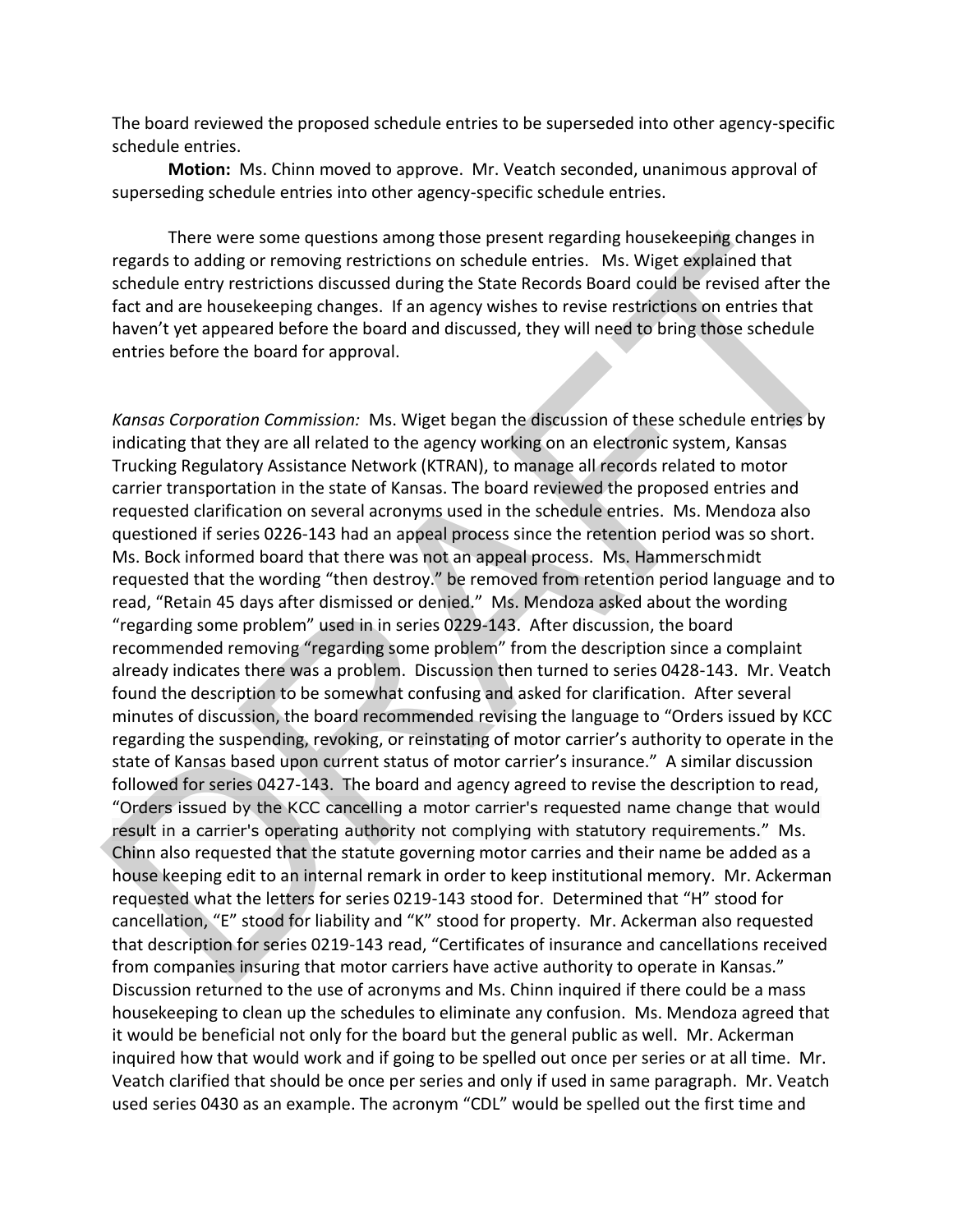acronym used after that. Series 0234-143 was then discussed. Mr. Veatch questioned the nine year retention for this series. Ms. Bock explained that the agency is attempting to stay in line with the federal requirements but due to recent request for a record that was 8 or 9 years old, agency staff requested the retention period be made longer. Ms. Chinn strongly recommended that the agency reconsider and change to only a five year retention citing the costs to keeping records longer than necessary. Mr. Veatch also added that K.S.A. 45-404(b) includes language that indicates the retention periods are minimums and do not require agencies to destroy records once they have reached the retention period stated in the schedule. Discussion moved back and forth until Mr. Ackerman suggested that series 0234-143 be tabled until the agency can discuss and decide.

**Motion:** Ms. Chinn motioned to table 0234-143. Mr. Veatch seconded, unanimous approval to table series 0234-143 until agency can further discuss this schedule entry.

**Motion:** Mr. Veatch moved to approval of remaining entries as amended. Mr. Michael seconded, unanimous approval of revised entries as amended with the exception of the tabled series 0234-143.

*Kansas Dept. of Health and Environment (KDHE) – Ms. Hammerschmidt began the discussion by* stating that after appraisal, it was determined that some of the proposed record series did not have long term archival value and that a definitive retention period could be defined. It was also stated that some of the series are resubmissions with changes based upon feedback from previous State Records Board Meetings. Ms. Hammerschmidt presented the entries bureau by bureau.

*KDHE – Bureau of Radiation:* Ms. Mendoza asked for a minor revision to series 0270-264. The word "post" in the retention period be capitalized. Discussion then turned to series 0277-264. Ms. Chinn wanted clarification on who was the issuing authority for exemptions and Mr. Veatch asked if any restrictions should apply to this schedule entry, in particular Kansas Open Records Requests. Mr. Smith indicated that they would refer any open records request to the Adjutant General's Division of Emergency Preparedness, but these are exemptions granted by KDHE and are their agency's records. Ms. Mendoza stated that any open records requests would actually go to them since records are theirs and they may want to consult to make sure handling properly. Ms. Mendoza also felt that applying restrictions could be tricky and could see litigation being involved in some cases. Ms. Mendoza suggested that there may be a need to further review the series to adequately determine what restrictions, other than KORA, should apply. reaction longits than necessary. Mr. Vestch also added that K.S.A.45-404(b) includes language<br>that indicates the retention periods are minimums and do not require agendes to destroy<br>records once they have reached the rete

**Motion:** Mr. Veatch moved to table series 0277-264. Mr. Michael seconded, unanimous decision to table series 0277-264, Exemption for Radioactive Material Transportation Files.

Discussion continued regarding the entries and Mr. Smith informed the board that the Bureau of Radiation is now under the Public Health Division, Bureau of Community Health.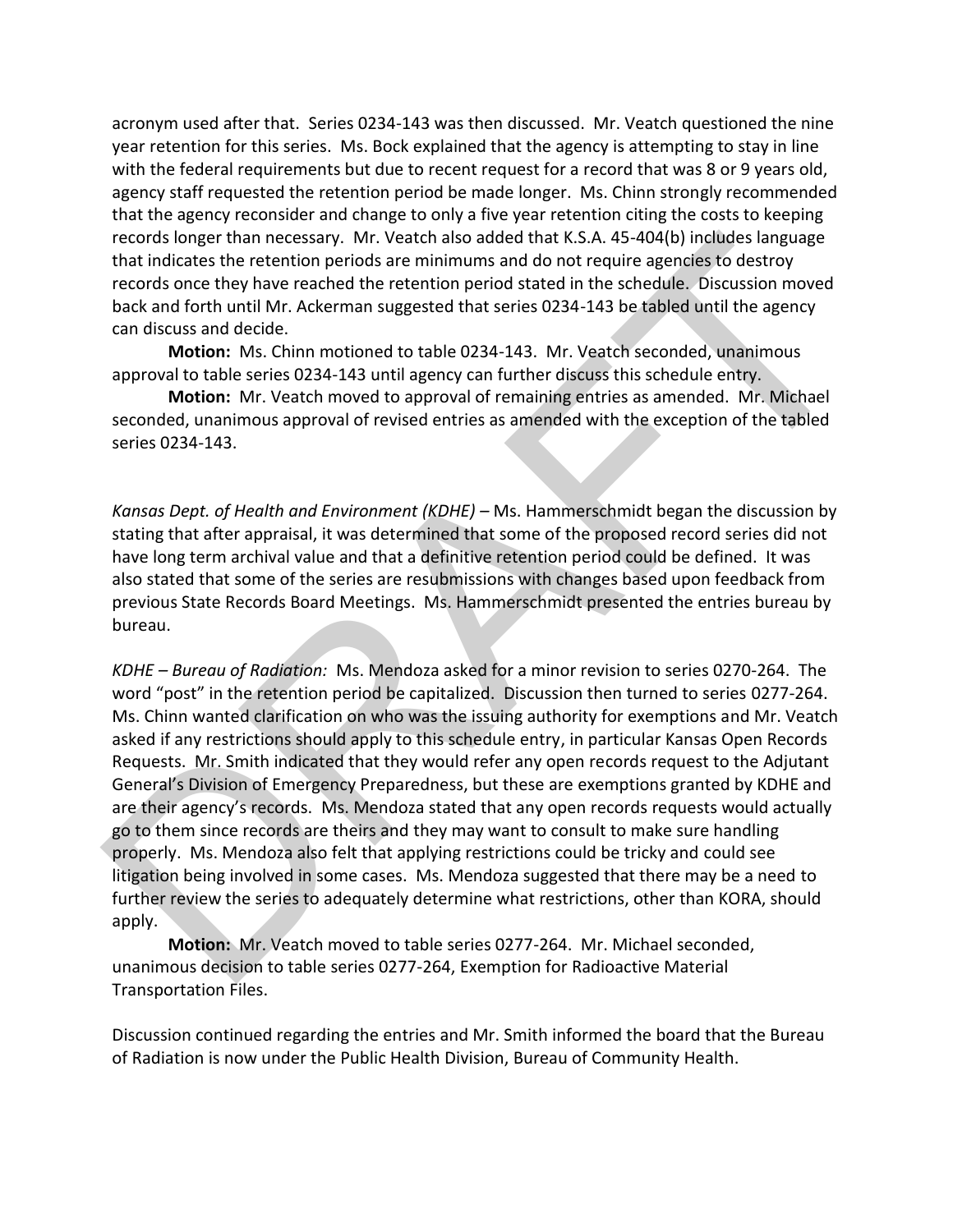**Motion:** Ms. Chinn moved to approve, Mr. Ackerman seconded, and unanimous approval of revised former Bureau of Radiation entries as amended with the exception of series entry 0277-264.

*KDHE – Environment Division – Bureau of Waste Management*: Ms. Mendoza requested clarification of the note in description for series 0597-264. Ms. Hammerschmidt explained it was added to further clarify what the record was describing. Ms. Mendoza suggested changing "note" to "Also Known As" and Mr. Veatch also suggested just changing the series title to, "Waste Collection Truck Tipping Fee Files".

**Motion:** Mr. Veatch motioned to amend series title for 0597-264 to "Waste Collection Truck Tipping Fee File." Mr. Ackerman seconded, unanimous approval of series 0597-264 as amended.

*KDHE – Environment Division – Bureau of Water:* The disposition of archives was justified by stating that these reports keep the entire life history of a plant and not just portions of it.

**Motion:** Mr. Veatch moved to approve revised entry as submitted. Mr. Michael seconded, unanimous approval.

Discussion moved to the electronic record keeping plan (ERP) for the Kansas Department of Health and Environments Health Trax System also known as Epi-Trax. Ms. Hammerschmidt began the discussion by stating the electronic record keeping plan (ERP) for the Health Trax System had been approved by the Electronic Records Committee. It was the pending approval of this ERP that had held up majority of these series entries. The board reviewed the ERP. Ms. Mendoza questioned the language on the disaster recovery section. Mr. Veatch and Ms. Hammerschmidt indicated that the agency is waiting for funding in order to perform the initial test backup. The board was also informed that although hasn't been tested, it is currently being backed up to the Cloud. Mr. Ackerman asked why the use of older version. Mr. Veatch explained that database is dependent on scalability and migration ease and why older version used. *KDHE – Environment Division – Bureau of Woste Management: Ms. Mendoza requested<br>
diatrication of the note in description for series 0597-264. Ms. Hammerschmidt explained it<br>
was added to further clarify what the record w* 

**Motion:** Mr. Veatch moved to approve the Health Trax System ERP. Mr. Ackerman seconded, unanimous approval of the Electronic Records Committee endorsed ERP as submitted.

*KDHE – Health Division – Bureau of Disease Control and Prevention:* The revised schedule entries were dependent on the approval of the Epi-Trax electronic recordkeeping plan. Board approved the ERP and reviewed the revised schedule entries.

**Motion:** Mr. Veatch moved approval as submitted, Mr. Ackerman seconded, unanimous approval.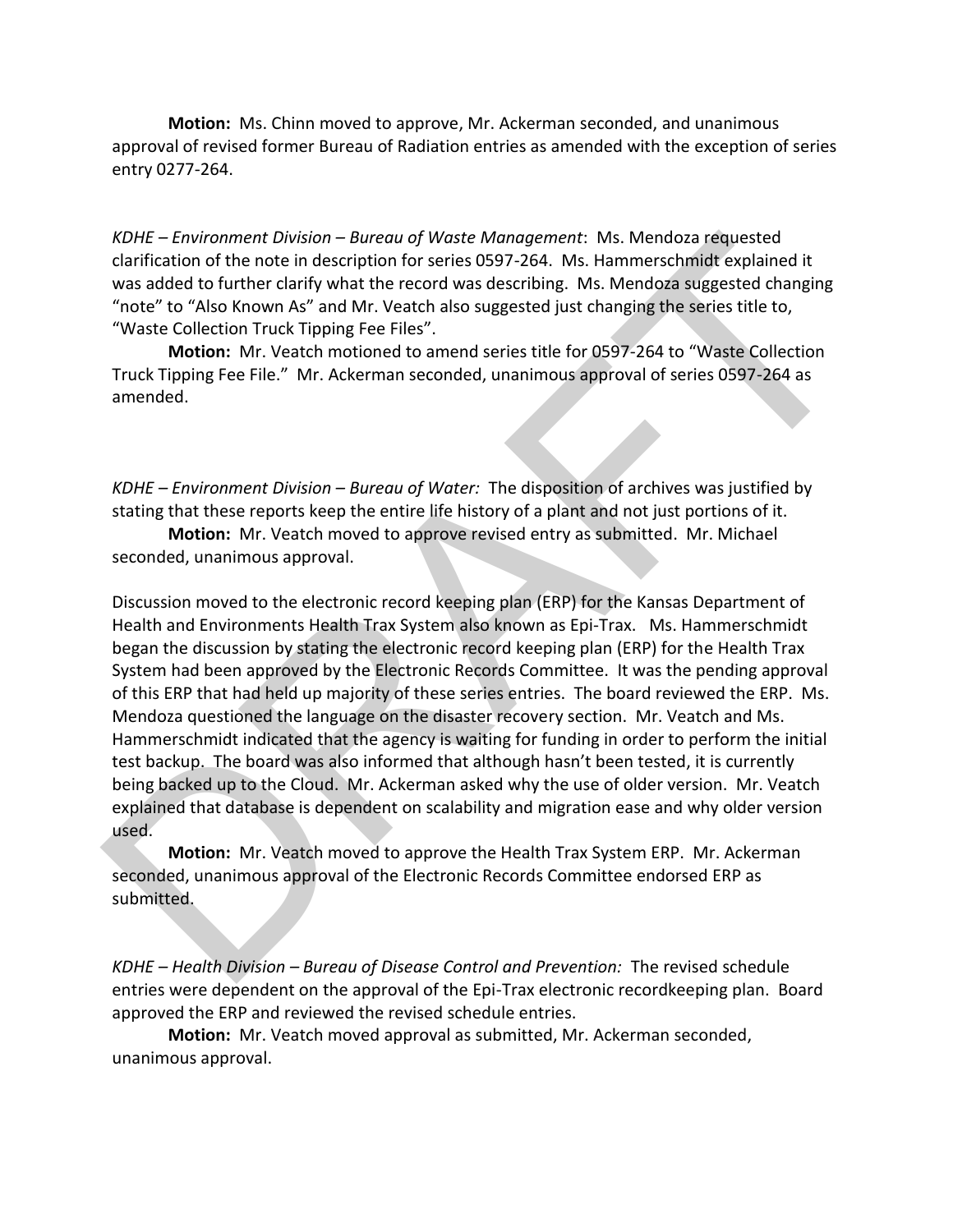*KDHE – Health Division – Bureau of Family Health:* Mr. Veatch noted that description should read, "Payment Vouchers, Reports, and other records documenting payment to local county health departments."

**Motion:** Mr. Veatch moved approval of series 0761-264 as revised, Mr. Ackerman seconded, unanimous approval.

Ms. Chinn thanked the Kansas Department of Health and Environment for all their hard work on updating their retention and disposition schedule. Mr. Smith was pleased with the progress and looking forward to continuing working together on updating and revising the agency schedule.

*Kansas Insurance Department:* Although representatives from the Kansas Insurance were not present, the board proceeded to review the proposed electronic record keeping plan and revised record series schedule changes. Ms. Wiget informed the board that although not present, the electronic record keeping plan was endorsed by the Electronic Records Committee and that the Kansas Insurance Department agreed with the proposed schedule revisions. Mr. Ackerman asked about tape and disk backup procedures. Mr. Veatch indicated that although the ERC endorsed the plan, that particular aspect was discussed and once the agency determined which method to use, it would be brought before the ERC again. Ms. Mendoza and Mr. Veatch both noted that within the state and beyond, tape backup systems are not that uncommon. Mr. Veatch also clarified that as long as backups are generated and tested, the backup media isn't an issue and these records are tested quarterly. Ms. Chinn thanked the Kanasa Department of Health and Environment for all their hard wise<br>on updating their retention and disposition schedule. Mr. Smith was pleased with the progress<br>and looking forward to continuing work

**Motion:** Mr. Veatch moved for approval, Mr. Ackerman seconded, unanimous approval of Electronic Recordkeeping Plan as submitted.

Discussion turned to revised schedule entries. Ms. Mendoza questioned series 0007-331 and what was meant by "acknowledgments". Further discussion lead board to decide to table series 0007-331 until the description could be clarified further.

**Motion:** Mr. Veatch moved to table series 0007-331, Ms. Chinn seconded, unanimous decision to table series 0007-331 until description could be clarified.

**Motion:** Mr. Veatch moved to approve all other revised schedule entries as submitted. Ms. Chinn seconded, unanimous approval of all other revised schedule entries as submitted.

**Motion:** Ms. Chinn moved to supersede series 0004-331 into other agency-specific schedule entry. Mr. Veatch seconded, unanimous approval to supersede series 0004-331.

The board reviewed the housekeeping report and accepted as presented. Discussion then moved to the need to re-charter the Electronic Records Committee. Mr. Veatch summarized previous discussion with the State Records Board regarding the need to update the ERC charter as a clearly defined sub-committee of the State Records Board. Mr. Veatch felt that a broad representation of committee members, from multiple levels of agencies, including municipalities, would be preferred. Ms. Mendoza questioned how members would be added to the committee and suggested keeping it within five to seven members. Mr. Veatch explained that in the past, ERC membership was comprised of a "coalition of the willing," and Ms.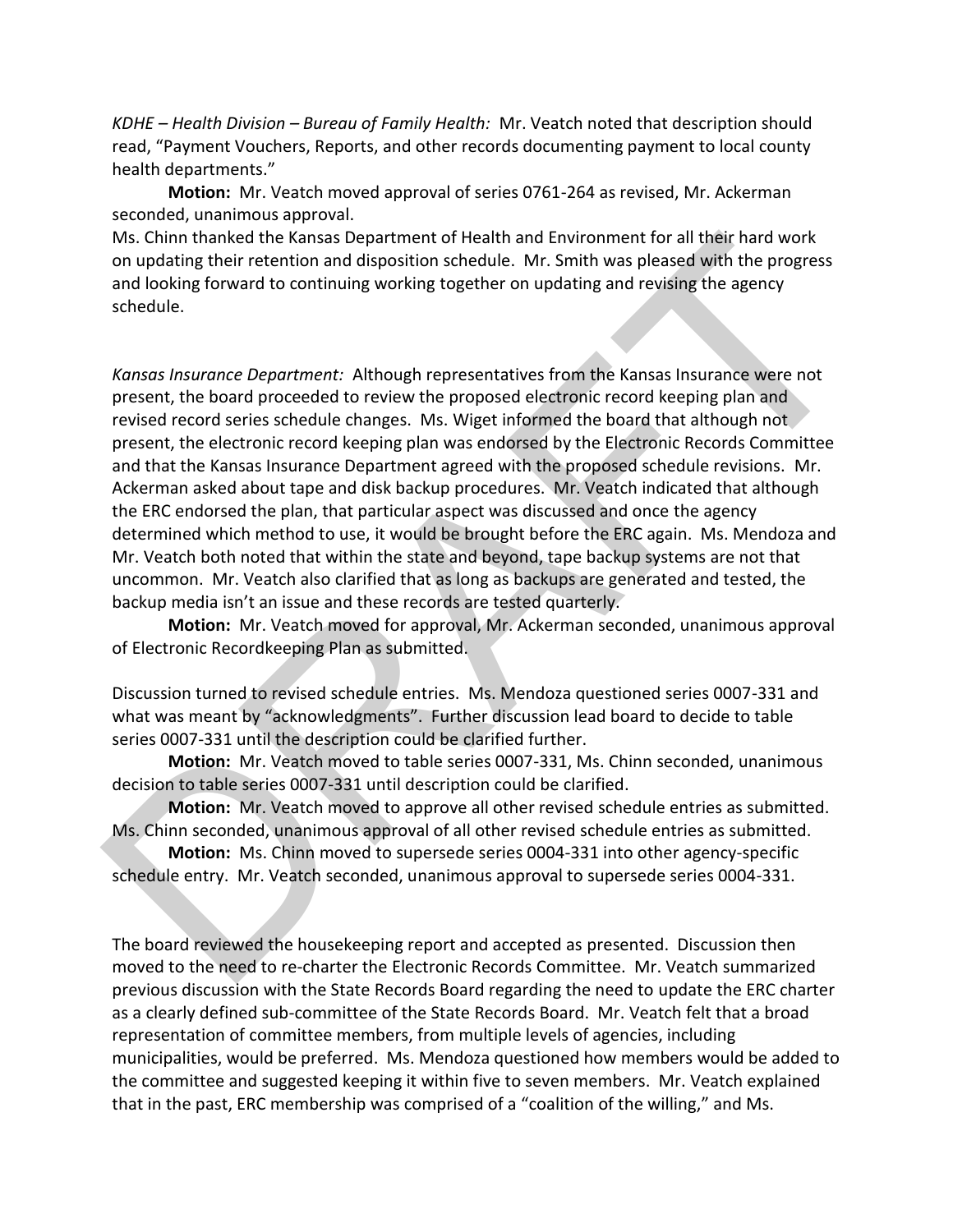Mendoza suggested continuing that practice. Ms. Chinn wished to clarify who the appointing authority would be. Ms. Mendoza felt comfortable delegating authority to Mr. Veatch and that a narrow footprint of established practice of membership is what should be done. Mr. Michael noted that the Department of Administration performs all legal work for OITS and could provide some contact information for potential representatives for the ERC membership. Ms. Chinn required clarification about the difference between the second and third bullet points regarding ERC responsibilities. After discussion, the board recommended revising the language to state "Reviews and acts upon Electronic Recordkeeping Plans for electronic records that have been designated by the State Records Board as requiring long-term (ten or more years) retention.

**Motion:** Ms. Chinn moved, Mr. Michael seconded to approve the proposed re-charter draft version 0.2.2 as amended.

Discussion moved to the Membership portion and Ms. Chinn expressed concerns about stating explicitly that the committee would meet quarterly. Ms. Hammerschmidt explained that the Electronic Records Committee meets a month prior to the State Records Board and Mr. Veatch noted that the Electronic Records Committee requested the quarterly language in order to set expectations and to help state agencies plan their own work when preparing electronic records keeping plans. Ms. Mendoza also noted that all meetings have to follow Kansas Open Meetings Act and Kansas Open Request Act. Ms. Mendoza noted that this is a broad outline for the committee's tasks and membership but will also give the chair flexibility to get organized. The board again approved the motion to re-charter. required clarification about the difference between the second and third bullet points regarding exacting experiment of excession, the board recommended revising the language to state "Reviews and acts upon Electronic Reco

**Motion:** Mr. Michael moved, Mr. Acker seconded for the State Records Board to delegate to the State Archivist, as chair of the Electronic Records Committee, authority to appoint membership to the Electronic Records Committee as he is able to find individuals willing and able to find perform the work required. Ms. Mendoza did note that although no need for board approval about who specifically will be member, would prefer to hear back about who will become members. Unanimous approval.

Ms. Mendoza inquired if there was any further business before adjourning. With nothing further to discuss, the board adjourned at 11:02 a.m. and next meeting will be January 21, 2016.

 $\overline{\phantom{a}}$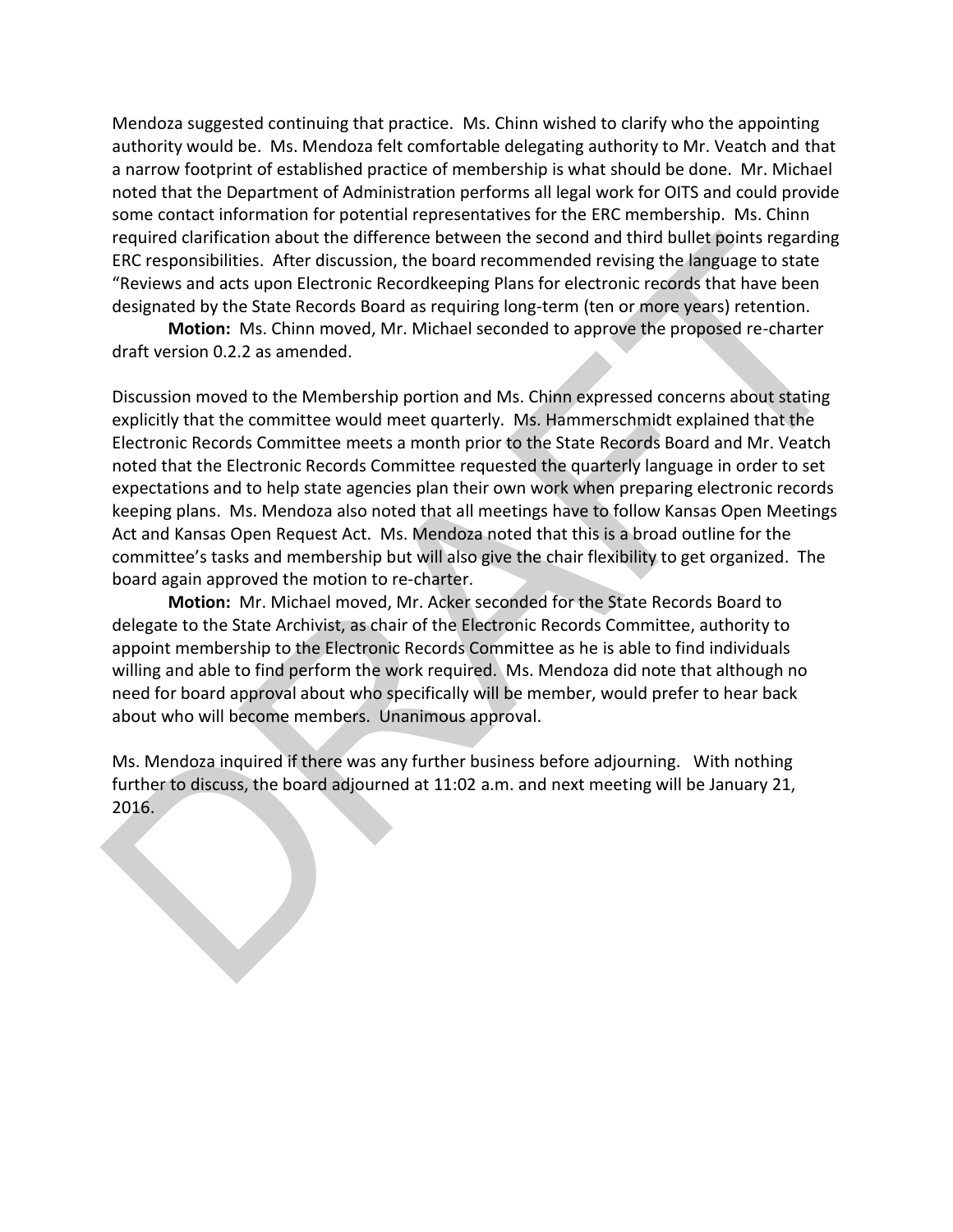- 1. **Agency:** Office of the Securities Commissioner
- 2. **Records Officer:** Kathy Brock **Phone:** 785-296-2124
- 3. **Appraising Archivist(s):** Joanna Hammerschmidt, Matthew Veatch
- 4. **Date of Appraisal:** February 2016
- 5. **a) Total records – No. of Series:** 3
	- **b) New series – No. of Series:** 0
	- **c) Revised existing series – No. of Series:** 3
	- **d) Obsolete schedule entries – No. of Series:** 0
	- **e) Series superseded by other schedule entries –No. of Series:** 0
	- **f) Series superseded by general schedule entries – No. of Series:** 0
- 6. **Archival/Permanent records – No. of Series:** 0
- 7. **Records Eligible for Immediate Transfer to Archives – No. of Series:** 0
- 8. **Appraisal Based Upon:**

Discussions with agency records officer and program.

#### 9. **Appraisal Narrative:**

During the October State Records Board meeting there was a discussion to approve certain restrictions added to the initial submissions. When the final list of restrictions was provided there were restrictions added not previously discussed. .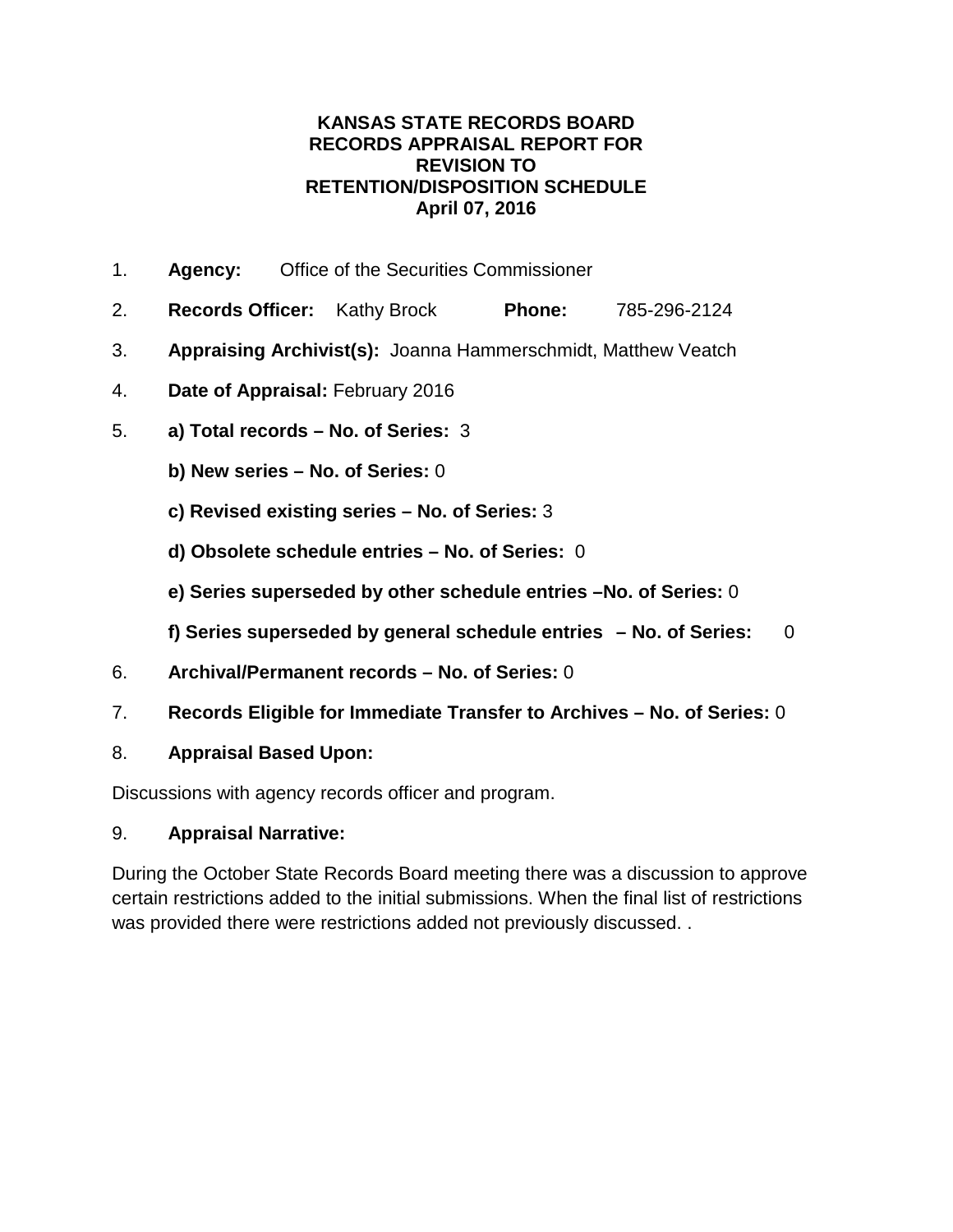### **625-001 Office of the Securities Commissioner**

#### **Compliance and Enforcement Case Files** (Series 0002-625)

Documents related to the investigation of possible violations of the Kansas Uniform Securities Act and regulations and the Kansas Loan Brokers Act, and to the subsequent actions taken by the Commissioner and staff.

**Entry Status:** Ready for SRB

**Recommended Status:**Revise

**Retention Period:** See Comments

**Disposition:** See Comments

**Restrictions:** KSA 45-221(a)(10)(11)(14)(20)(25)(30) & KSA 17-12a607(b)

**Comments:** Retain in office 2 yrs after case is closed, transfer to offsite storage for 5 years, and then destroy unless agency in consultation with the State Archives staff determines case has historical significance; if so, then transfer to the State Archives.

**Schedule Authority:** Agency Schedule

**KAR Number** 53-2-189

**Last Surveyed** 23 September 2015

**Record Copy:** Paper

**Remarks:** 09/28/2015: revised series title, description, and comments.

 $10/22/2015$ : board discussed adding restrictions to this entry for K.S.A.  $45-221(a)(20)(25)$ ; agency will confirm whether or not these restrictions apply and can be added as a housekeeping revision if so, based upon what the board recommended.

01/21/2016 mcole: After review of minutes, board approved adding restriction a(20) and possibly adding a(25) as housekeeping revision

02/26/2016 Jhammerschmidt: Agency requested restrictions beyond those discussed on 10/22/2015.

3/25/2016 mcole: corrected restriction format for KSA 17-12a607(b).

#### **Legal Files - Administrative Subpoena** (Series 0006-625)

Subpoenas issued by the Securities Commissioner or staff to obtain information to support investigations that do not require any additional legal action.

**Entry Status:** Ready for SRB **Recommended Status:**Revise **Retention Period:** 008 fisc yrs **Disposition:** Destroy **Restrictions:** KSA 45-221-(a)(11) & KSA 17-12a607(b) **Schedule Authority:** Agency Schedule **KAR Number** 53-2-189 **Last Surveyed** 24 September 2015 **Record Copy:** Paper **Remarks:** 09/28/2015: revised description, shortened retention from 11 years to 8 by removing 3 additional years at offsite storage. 10/22/2015: board recommended possibly adding K.S.A. 45-221(a)(11) to this entry; agency

will confer and decide if it's needed. If so, this will be a house keeping change.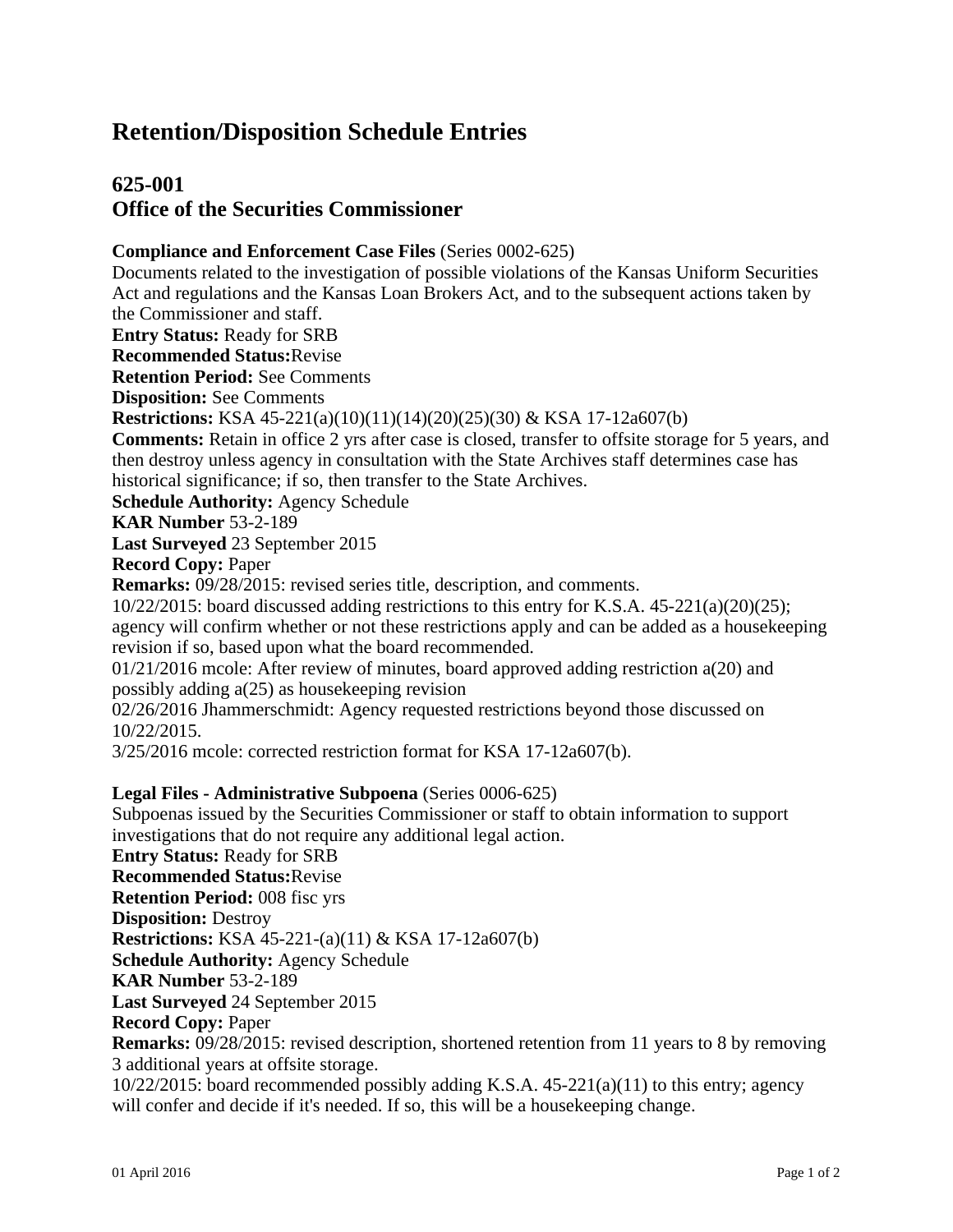$1/21/16$ : Review of minutes indicated approval of adding restriction KSA45-221(a)(11)  $02/26/2016$  jhammerschmidt: Agency added KSA 17-12(a)(607)(b) as a restriction. This was not previously discussed at SRB meeting. 03/01/2106: Corrected KSA formatting

#### **Legal files - Administrative** (Series 0003-625)

Orders; MOUs; Letters of Caution; Interpretive Opinion and No-action letters and associated files issued by legal staff related to dispositions of compliance and enforcement cases, and opinion or no-action letters issued in response to requests for rulings on interpretations or enforcement determinations for proposed transactions or activities subject to provisions of the Kansas Uniform Securities Act and regulations and the Kansas Loan Brokers Act. **Entry Status:** Ready for SRB **Recommended Status:**Revise **Retention Period:** See comments **Disposition:** Archives **Restrictions:** KSA 45-221(a)(14)(20)(25)(30) & KSA 17-12a607(b) **Comments:** Retain 5 years after issuance of ruling or determination, then transfer to the State Archives. **Schedule Authority:** Agency Schedule **KAR Number** 53-2-189 **Last Surveyed** 24 September 2015 **Record Copy:** Paper, Electronic **Electronic Recordkeeping Plan Pending Remarks:** 09/28/2015: revised series title and description; combined 0005-625 Legal files -

Administrative into this series as records are very similar and have same retention.

10/22/2015: board recommended possibly adding K.S.A. 45-221(a)(14)(20) to restrictions if agency decides they need it; will be a housekeeping revision if so.

01/21/2016 mcole: added restrictions

02/26/2016 jhammerschmidt: Agency added restrictions not previously discussed.

03/01/2106: Corrected KSA formatting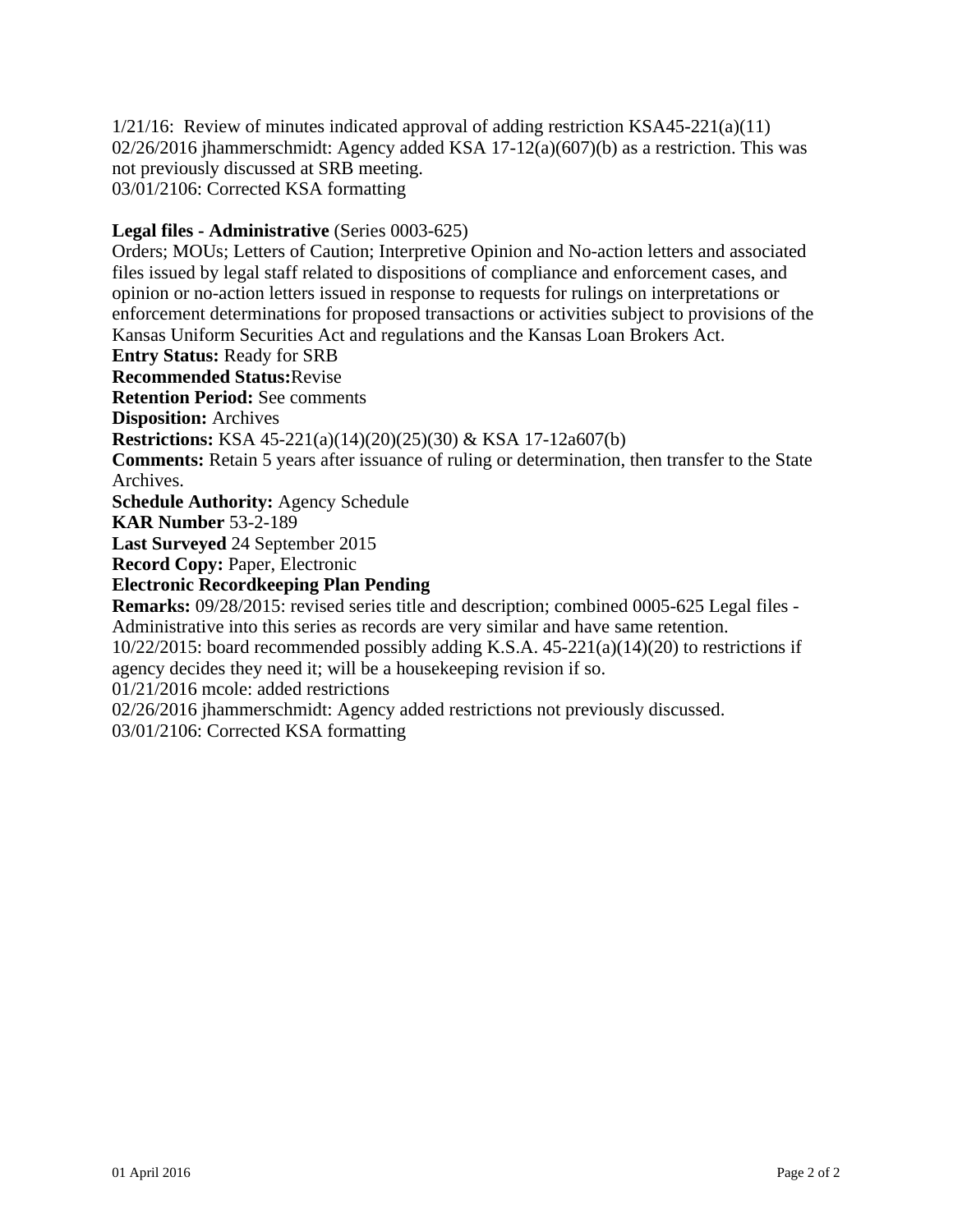- 1. **Agency:** Department of Education Learning and Innovative Services
- 2. **Records Officer:** Cheryl Austin **Phone:** 785-296-3204
- 3. **Appraising Archivist(s):** Joanna Hammerschmidt, Matthew Veatch
- 4. **Date of Appraisal:** February 2016
- 5. **a) Total records – No. of Series:** 1
	- **b) New series – No. of Series:** 0
	- **c) Revised existing series – No. of Series:** 1
	- **d) Obsolete schedule entries – No. of Series:** 0
	- **e) Series superseded by other schedule entries –No. of Series:** 0
	- **f) Series superseded by general schedule entries – No. of Series:** 0
- 6. **Archival/Permanent records – No. of Series: 1**
- 7. **Records Eligible for Immediate Transfer to Archives – No. of Series:** 0

#### 8. **Appraisal Based Upon:**

Discussions with agency records officer and program.

#### 9. **Appraisal Narrative:**

Series 0190-652: Agency incorporated language from a proposed new schedule entry (Migrant Education Certificates of Eligibility)into existing record series 0190-652 since records were incredibly similar. Agency also corrected the exceptions to disclosure to remove FERPA and changed KORA exception to KSA45-221(a)(30). These certifications that are referenced are not school records until after they go from KSDE to the individual schools, so the copies that are stored on behalf of KSDE are not technically academic records.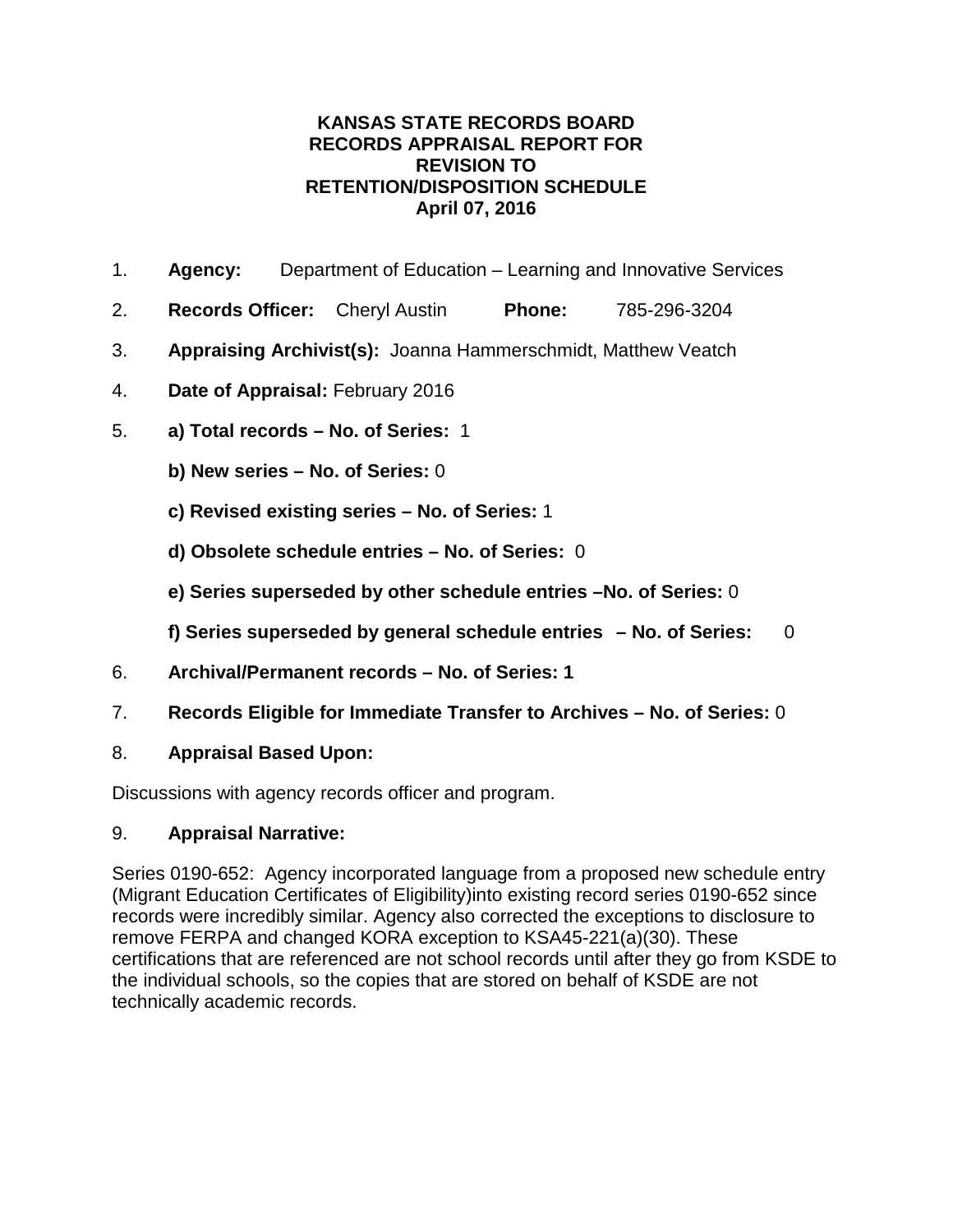**652-001 Kansas State Department of Education Learning and Innovative Services State and Federal Programs Section Federal Grant Projects**

**Migrant Certificate of Eligibility** (Series 0190-652)

Records regarding individual students' eligibility forms and supporting documentation completed for application to the Migrant Education Program and other federal compensatory educational funding granted to children of migrant workers. **Entry Status:** Ready for SRB **Recommended Status:**Revise **Retention Period:** 010 School yrs **Disposition:** Destroy **Restrictions:** K.S.A. 45-221(a)(30) **Schedule Authority:** Agency Schedule **KAR Number** 53-2-079 **Record Copy:** Paper **Remarks:** Agency incorporated language from a proposed new schedule entry (Migrant Education Certificates of Eligibility)into existing record series 0190-652 since records were incredibly similar. Agency also corrected the exceptions to disclosure to remove FERPA and changed KORA exception to KSA45-221(a)(30). These certifications that are referenced are not

school records until after they go from KSDE to the individual schools, so the copies that are stored on behalf of KSDE are not technically academic records 03/25/2016: Corrected capitalization error.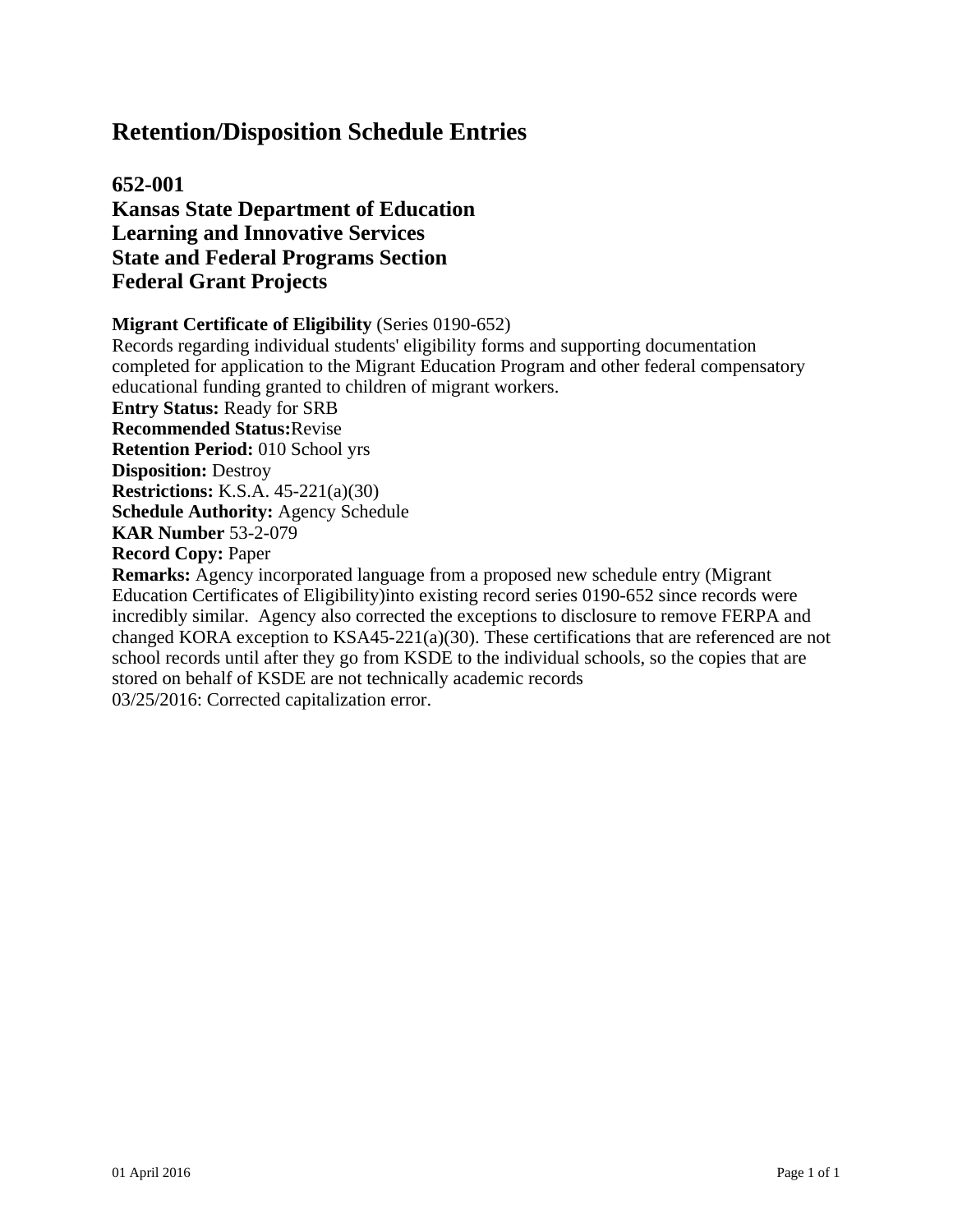- 1. **Agency:** Department of Education Fiscal and Administrative Services
- 2. **Records Officer:** Cheryl Austin **Phone:** 785-296-3204
- 3. **Appraising Archivist(s):** Joanna Hammerschmidt, Matthew Veatch
- 4. **Date of Appraisal:** February 2016
- 5. **a) Total records – No. of Series:** 1
	- **b) New series – No. of Series:** 0
	- **c) Revised existing series – No. of Series:** 1
	- **d) Obsolete schedule entries – No. of Series:** 0
	- **e) Series superseded by other schedule entries –No. of Series:** 0
	- **f) Series superseded by general schedule entries – No. of Series:** 0
- 6. **Archival/Permanent records – No. of Series: 1**
- 7. **Records Eligible for Immediate Transfer to Archives – No. of Series:** 0
- 8. **Appraisal Based Upon:**

Discussions with agency records officer and program.

#### 9. **Appraisal Narrative:**

Per conversation with the agency records officer the total retention periods has been extended and clarification was received that official record copy is paper.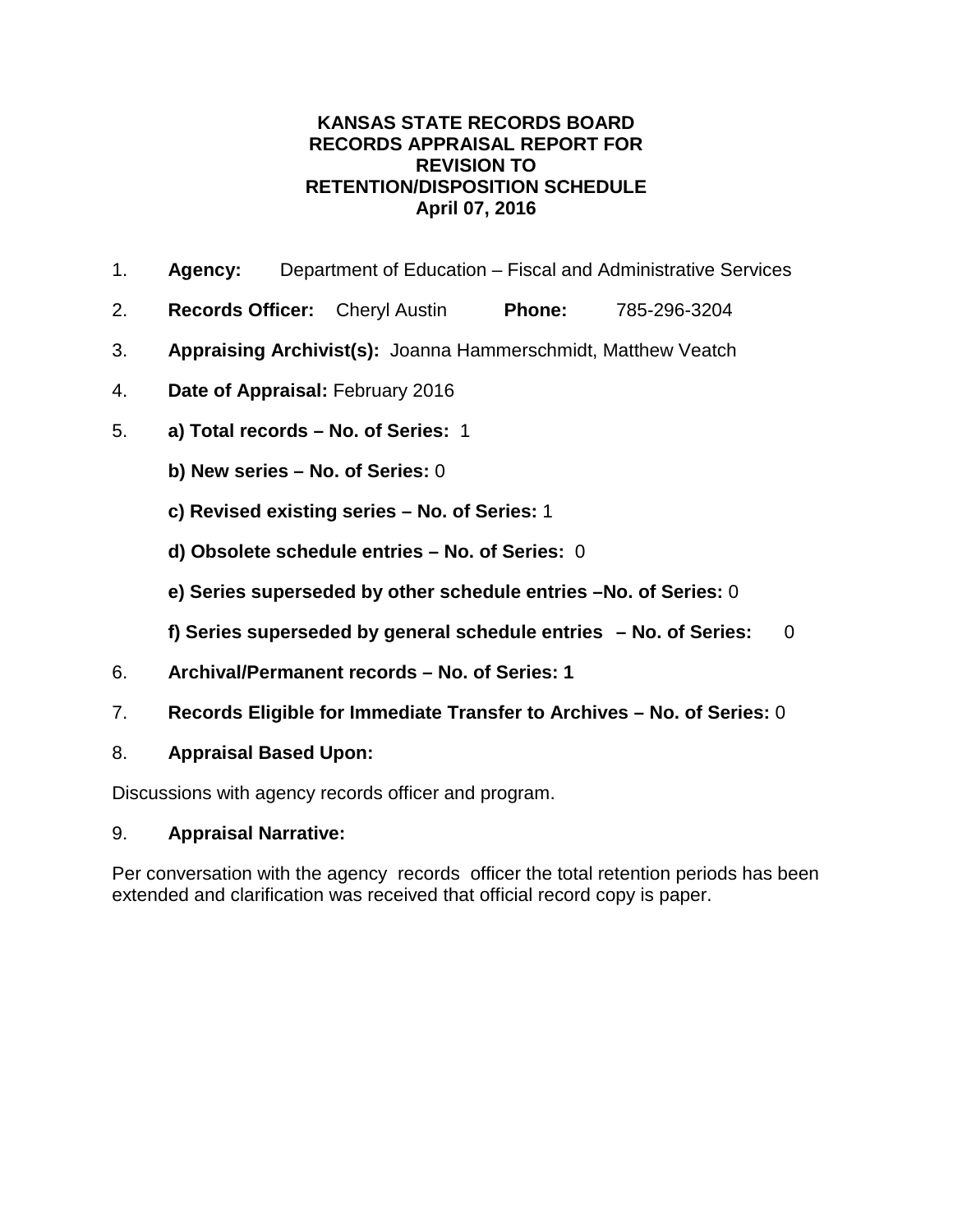**652-002 Kansas State Department of Education Fiscal and Administrative Services Certification Unit**

**Certification Files** (Series 0045-652) Documents related to certification and recertification of teachers and school administrators by the Kansas State Board of Education. **Entry Status:** Ready for SRB **Recommended Status:**Revise **Retention Period:** See Comments **Disposition:** Archives **Restrictions:** K.S.A. 45-221(a)(1)(9) **Comments:** Retain entire file in office 60 days, then destroy all documents except the application. Transfer the application to storage for 12 years, then transfer the application to the archives. **Schedule Authority:** Agency Schedule **KAR Number** 53-2-108 **Last Surveyed** 02 February 1996 **Record Copy:** Paper **Remarks:** 3/1/2016: Per Kelly Broers (RO), retention period be extended. Also notified record copy is paper.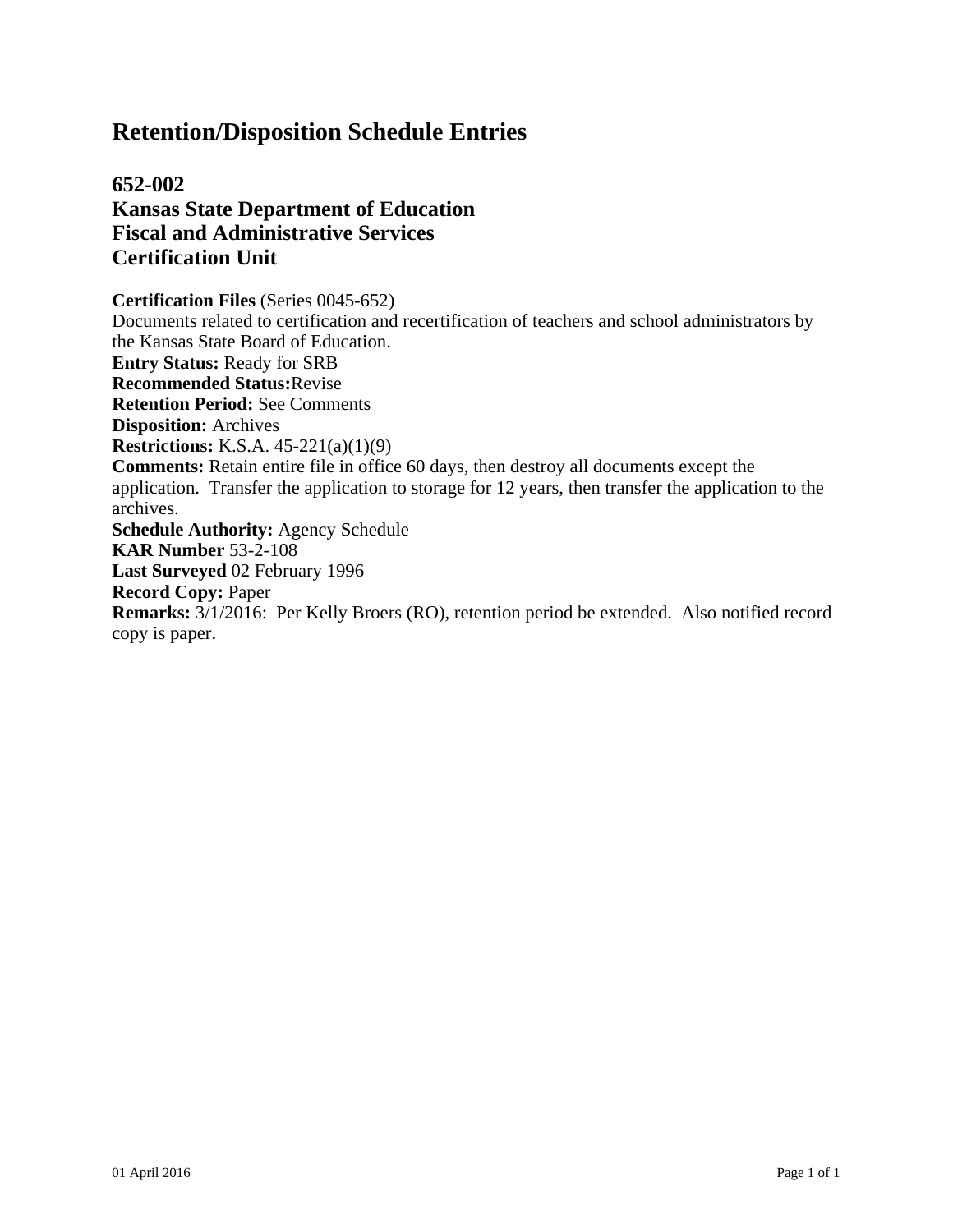- 1. **Agency:** Department of Education Financial Services and Quality Control
- 2. **Records Officer:** Cheryl Austin **Phone:** 785-296-3204
- 3. **Appraising Archivist(s):** Joanna Hammerschmidt, Matthew Veatch
- 4. **Date of Appraisal:** February 2016
- 5. **a) Total records – No. of Series:** 1
	- **b) New series – No. of Series:** 0
	- **c) Revised existing series – No. of Series:** 1
	- **d) Obsolete schedule entries – No. of Series:** 0
	- **e) Series superseded by other schedule entries –No. of Series:** 0
	- **f) Series superseded by general schedule entries – No. of Series:** 0
- 6. **Archival/Permanent records – No. of Series: 1**
- 7. **Records Eligible for Immediate Transfer to Archives – No. of Series:** 0
- 8. **Appraisal Based Upon:**

Discussions with agency records officer and program.

#### 9. **Appraisal Narrative:**

Per conversation with the agency records officer the disposition had been clarified and it was determined that the official record copy is paper.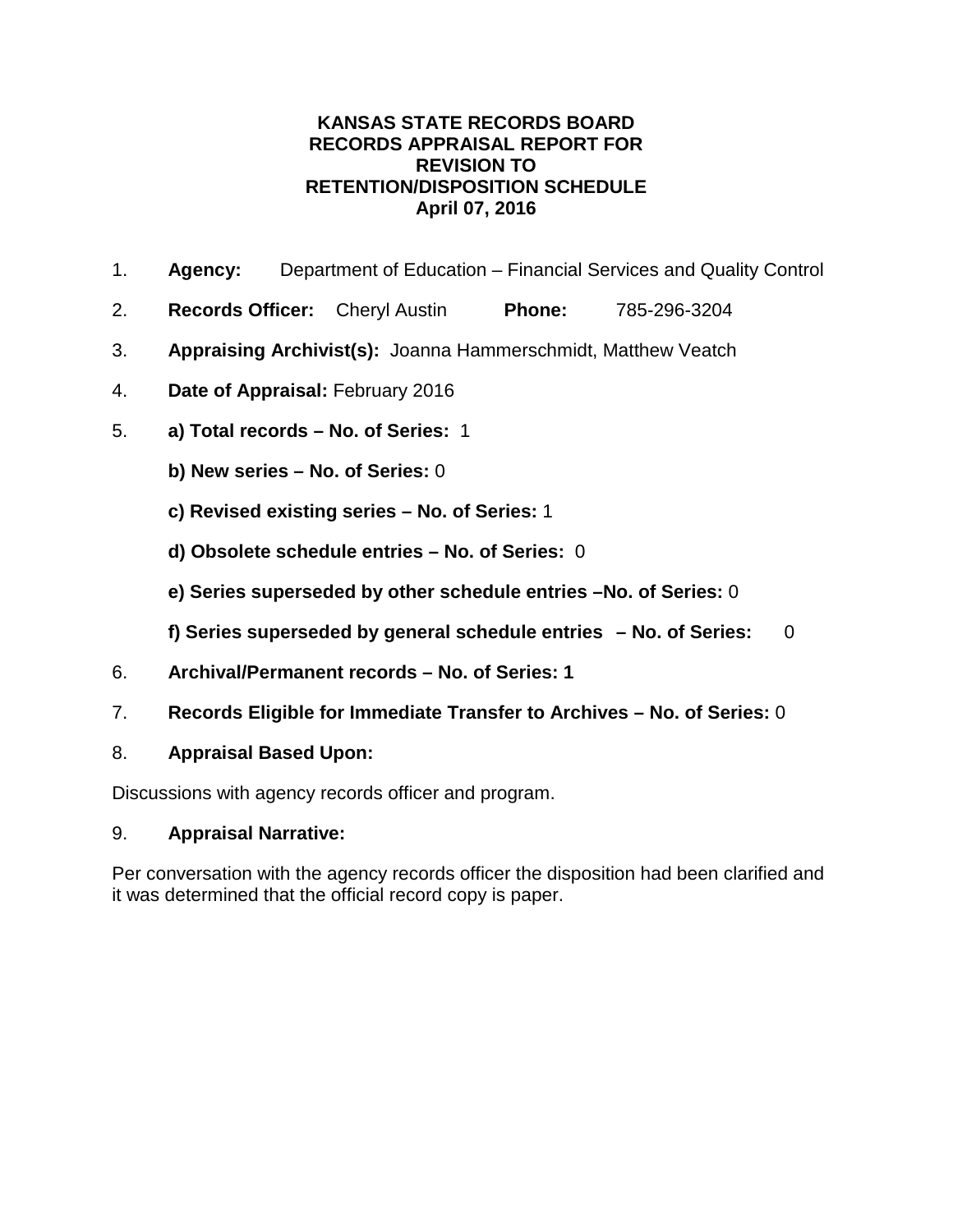### **652-102 Kansas State Department of Education Financial Services & Quality Control**

**Compliance Files** (Series 0054-652)

Monitoring reports, local comprehensive plans, etc. relating to compliance with federal and state regulations regarding special education offered by school districts and special purpose schools. **Entry Status:** Ready for SRB **Recommended Status:**Revise **Retention Period:** 005 cldr yrs **Disposition:** See comments **Restrictions:** None **Comments:** Contact the State Archives for appraisal - if not accepted, then destroy. Records have been anonymized of individual student personal information. **Schedule Authority:** Agency Schedule **KAR Number** 53-2-111 **Last Surveyed** 05 March 2015 **Record Copy:** Paper **Remarks:** 03/05/2015: revised disposition comments; is record copy format paper or electronic? 03/25/2016: Per email communication rec'd from agency in 02/2016 record copy is paper.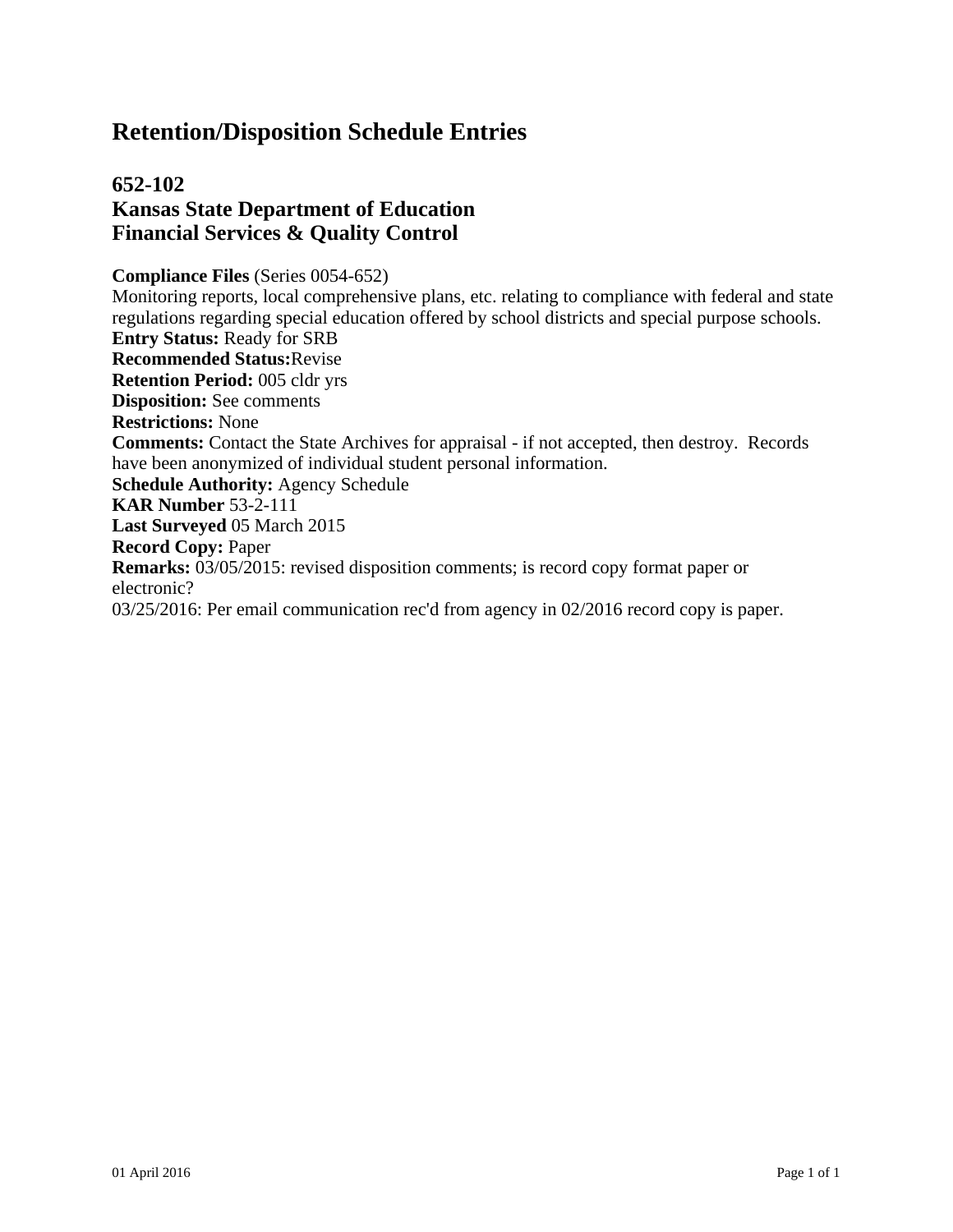1. **Agency:** Department of Health and Environment

Environment Division – Bureau of Water

- 2. **Records Officer:** Michael Smith **Phone:** 785-296-1333
- 3. **Appraising Archivist(s):** Joanna Hammerschmidt, Matthew Veatch
- 4. **Date of Appraisal:** February 2016
- 5. **a) Total records – No. of Series:** 1
	- **b) New series – No. of Series:** 1
	- **c) Revised existing series – No. of Series:** 0
	- **d) Obsolete schedule entries – No. of Series:** 0
	- **e) Series superseded by other schedule entries –No. of Series:** 0
	- **f) Series superseded by general schedule entries – No. of Series:** 0
- 6. **Archival/Permanent records – No. of Series:** 0
- 7. **Records Eligible for Immediate Transfer to Archives – No. of Series:** 0
- 8. **Appraisal Based Upon:**

Discussions with agency records officer and program staff combined with appraisal of records..

#### 9. **Appraisal Narrative:**

This is a new series created to address a collection of records that had not been previously scheduled. These are the foundational and backup documentation that are acted upon by the Legal Services division and are not integrated into the agreement/order files.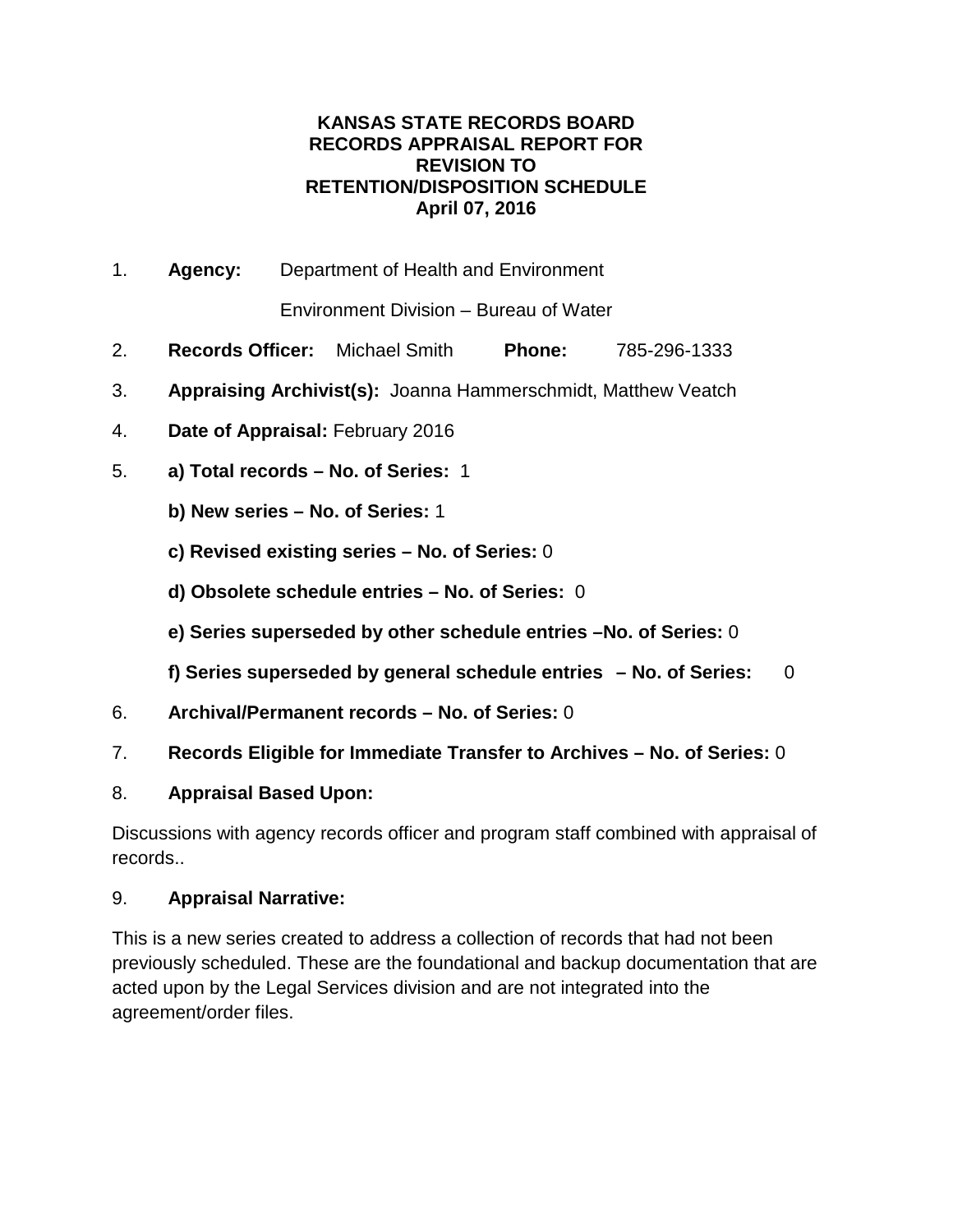### **264-002 Department of Health and Environment Environment Division Bureau of Water**

#### **Enforcement Action Files** (Series Unknown)

Documentation and correspondence leading to a Consent Agreement or Administrative Order to a Municipal, Commercial, Industrial, Pretreatment, Storm-Water, or Livestock Wastewater Treatment Facility **Entry Status:** Ready for SRB **Recommended Status:**Approve As New **Retention Period:** 010 years following closure of action **Disposition:** Destroy **Restrictions:** None **Comments:** Back up documents and correspondence for a wastewater enforcement action. Original Agreement/Order is held in Legal Services. **Schedule Authority:** Agency schedule **Record Copy:** Paper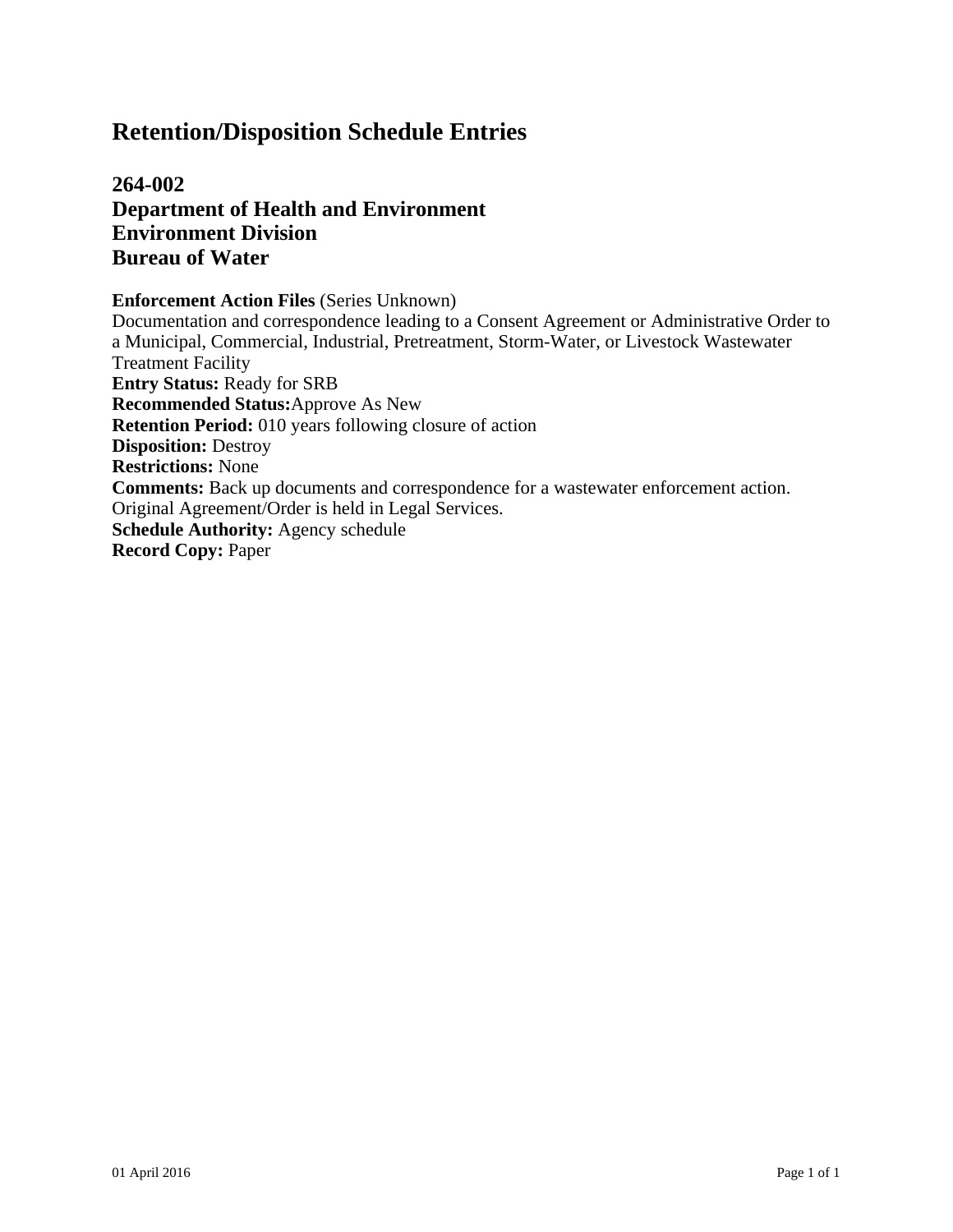1. **Agency:** Department of Health and Environment

Health Division – Health Facility Regulation Bureau

- 2. **Records Officer:** Michael Smith **Phone:** 785-296-1333
- 3. **Appraising Archivist(s):** Joanna Hammerschmidt, Matthew Veatch
- 4. **Date of Appraisal:** February 2016
- 5. **a) Total records – No. of Series:** 2
	- **b) New series – No. of Series:** 0
	- **c) Revised existing series – No. of Series:** 1
	- **d) Obsolete schedule entries – No. of Series:** 1
	- **e) Series superseded by other schedule entries –No. of Series:** 0
	- **f) Series superseded by general schedule entries – No. of Series:** 0
- 6. **Archival/Permanent records – No. of Series:** 0
- 7. **Records Eligible for Immediate Transfer to Archives – No. of Series:** 0
- 8. **Appraisal Based Upon:**

Discussions with agency records officer and program staff combined with appraisal of records..

#### 9. **Appraisal Narrative:**

During conversations in 2015 it was communicated that the overarching program had been transferred from KDHE to KDADS. Written confirmation was obtained from both KDHE (M.Smith) and KDADS (G.VanHoozer) regarding the transfer. In order to maintain an audit trail and provide the new agency with a cohesive schedule the KDHE entry 0806-264 is being made obsolete and replaced by a new entry created under KDADS. The revised series is a modification to the current list of restrictions based upon conversations with the agency records officer.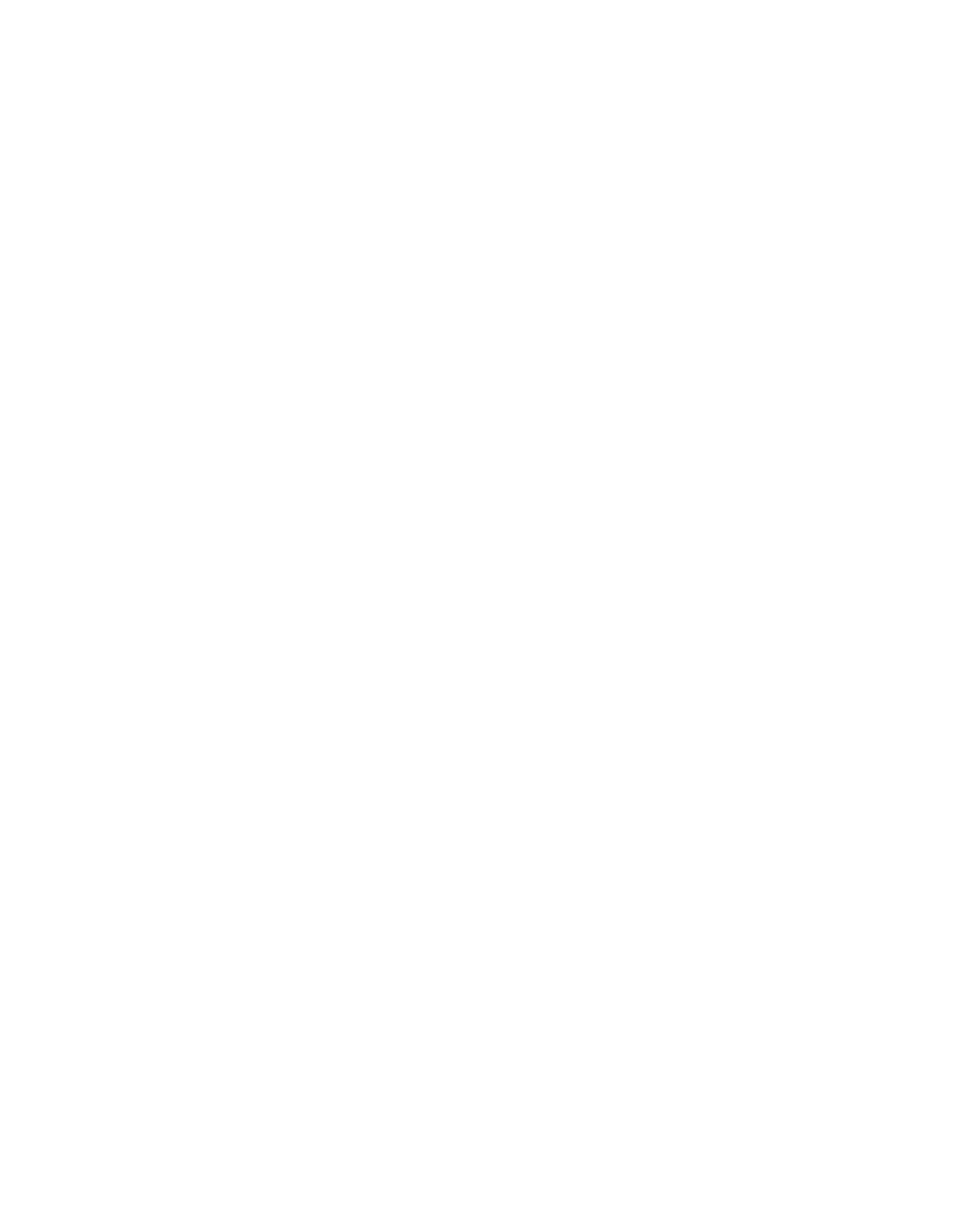### **264-003 Department of Health and Environment Health Division Bureau of Community Health Systems**

#### **Exemption for Radioactive Material Transportation Files** (Series 0277-264)

Exemptions to Kansas Department of Transportation requirements issued to allow the shipment of radioactive materials through Kansas. Notification of these exemptions is provided to the Adjutant General- Division of Emergency Management.

**Entry Status:** Ready for SRB **Recommended Status:**Revise **Retention Period:** 003 cldr years **Disposition:** Destroy **Restrictions:** KSA 45-221(a)(1)(12) **Schedule Authority:** Agency Schedule **KAR Number** 53-2-084 **Last Surveyed** 17 May 1989 **Record Copy:** Paper **Remarks:** 2015/06/12: Revised Agency, and retention from See Comments. Follow-up with agency to determine if supersede to 0274-264 is appropriate.

2015/09/24: Per KDHE staff clarified title and description to accurately reflect records content. Modified retention/disposition in accordance with agency practices. 2015/10/22: SRB requested restrictions be reviewed and updated.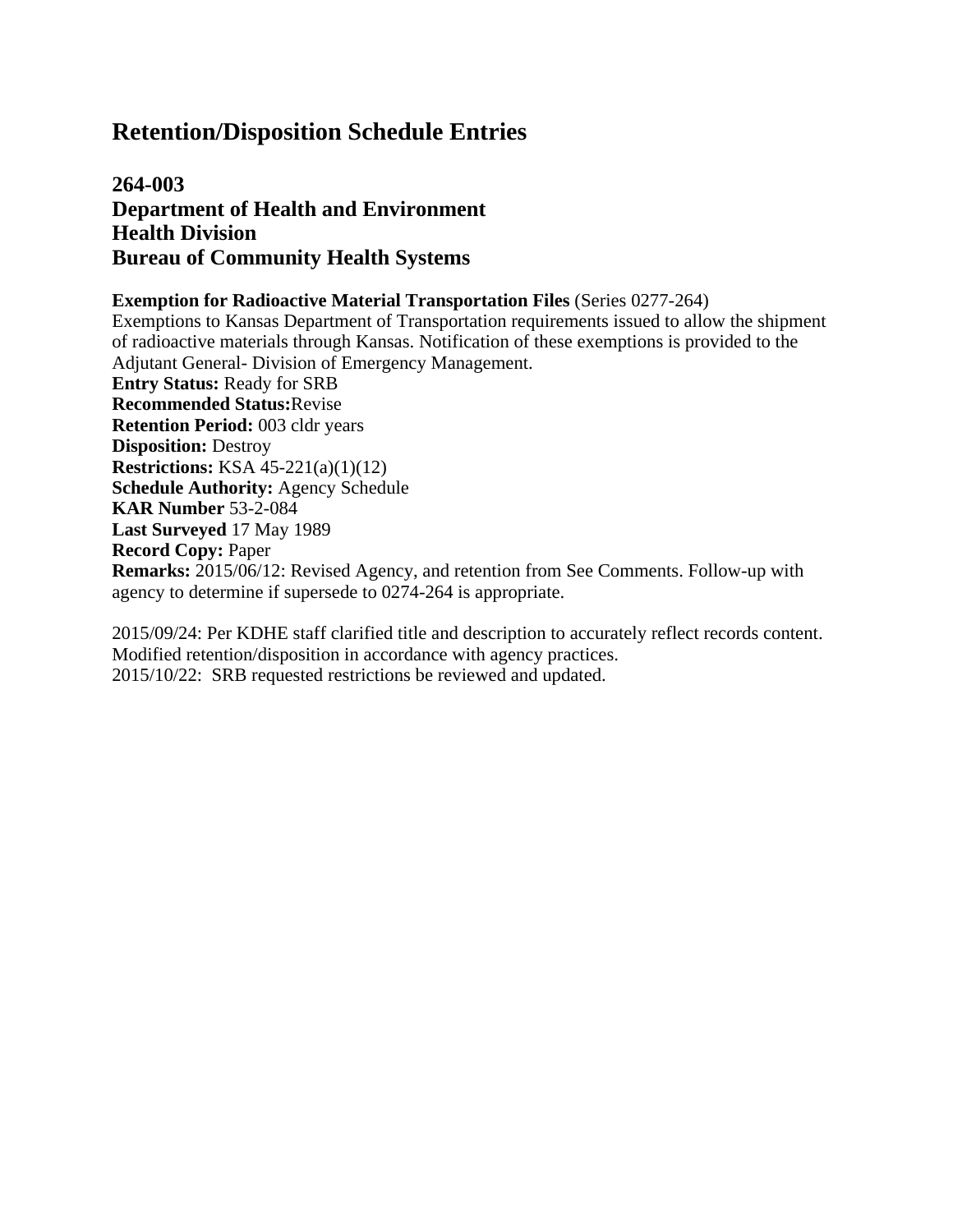**264-003 Department of Health and Environment Health Division** 

**Health Facility Regulation Bureau Health Occupations Credentialing**

**Nursing Facility Abuse Files** (Series 0806-264) Complaint, correspondence, hearing documents, etc. relating to investigations of abuse of residents by long term care nursing facilities employees. **Entry Status:** Ready for SRB **Recommended Status:**Obsolete **Retention Period:** 040 cldr yrs **Disposition:** Destroy **Restrictions:** KSA 45-221(a)(3) **Schedule Authority:** Agency Schedule **KAR Number** 53-2-126 **Record Copy:** Unknown **Remarks:** 2015/06/12:Per Agency staff moved from 264-004 (agency), removed comment specifying storage location. 06/03/2013 mwiget: 3/10/2016 mcole: Per Michael Smith and George VanHoozer, confirmed the transfer program and of series from KDHE to KDADs. In order to not confuse agencies when searching by series ID only, KDHE series 0806-264 was made obsolete and new series ID created under KDADS.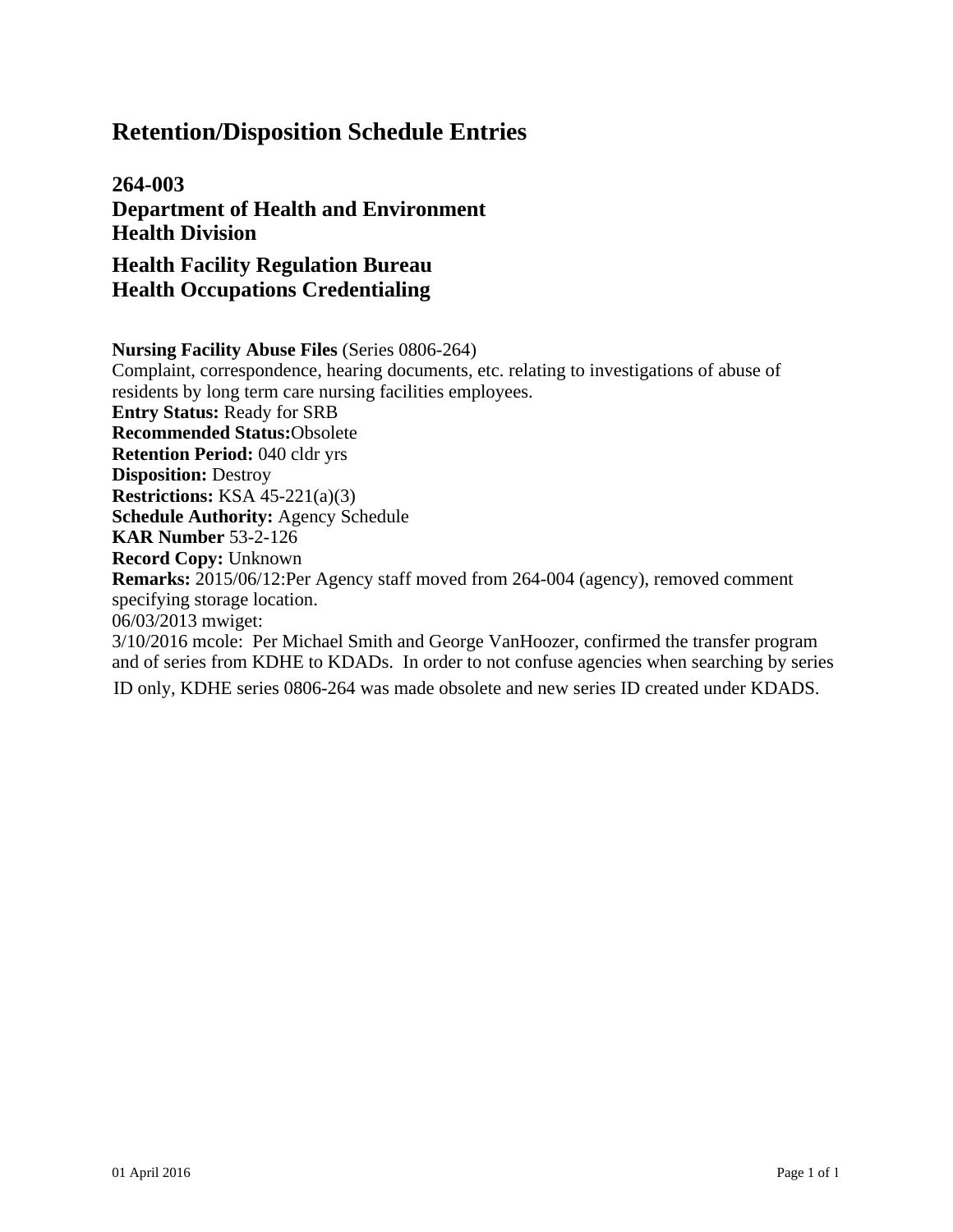- 1. **Agency:** Department for Aging and Disability Service
- 2. **Records Officer:** George VanHoozer **Phone:** 785-368-7327
- 3. **Appraising Archivist(s):** Joanna Hammerschmidt, Matthew Veatch
- 4. **Date of Appraisal:** February 2016
- 5. **a) Total records – No. of Series:** 1
	- **b) New series – No. of Series:** 1
	- **c) Revised existing series – No. of Series:** 0
	- **d) Obsolete schedule entries – No. of Series:** 0
	- **e) Series superseded by other schedule entries –No. of Series:** 0
	- **f) Series superseded by general schedule entries – No. of Series:** 0
- 6. **Archival/Permanent records – No. of Series:** 0
- 7. **Records Eligible for Immediate Transfer to Archives – No. of Series:** 0

### 8. **Appraisal Based Upon:**

Discussions with originating agency records officer and destination agency records officer and program staff.

### 9. **Appraisal Narrative:**

During conversations in 2015 it was communicated that the overarching program had been transferred from KDHE to KDADS. Written confirmation was obtained from both KDHE (M.Smith) and KDADS (G.VanHoozer) regarding the transfer. In order to maintain an audit trail and provide the new agency with a cohesive schedule the KDHE entry 0806-264 has been made obsolete and this new entry created under KDADS.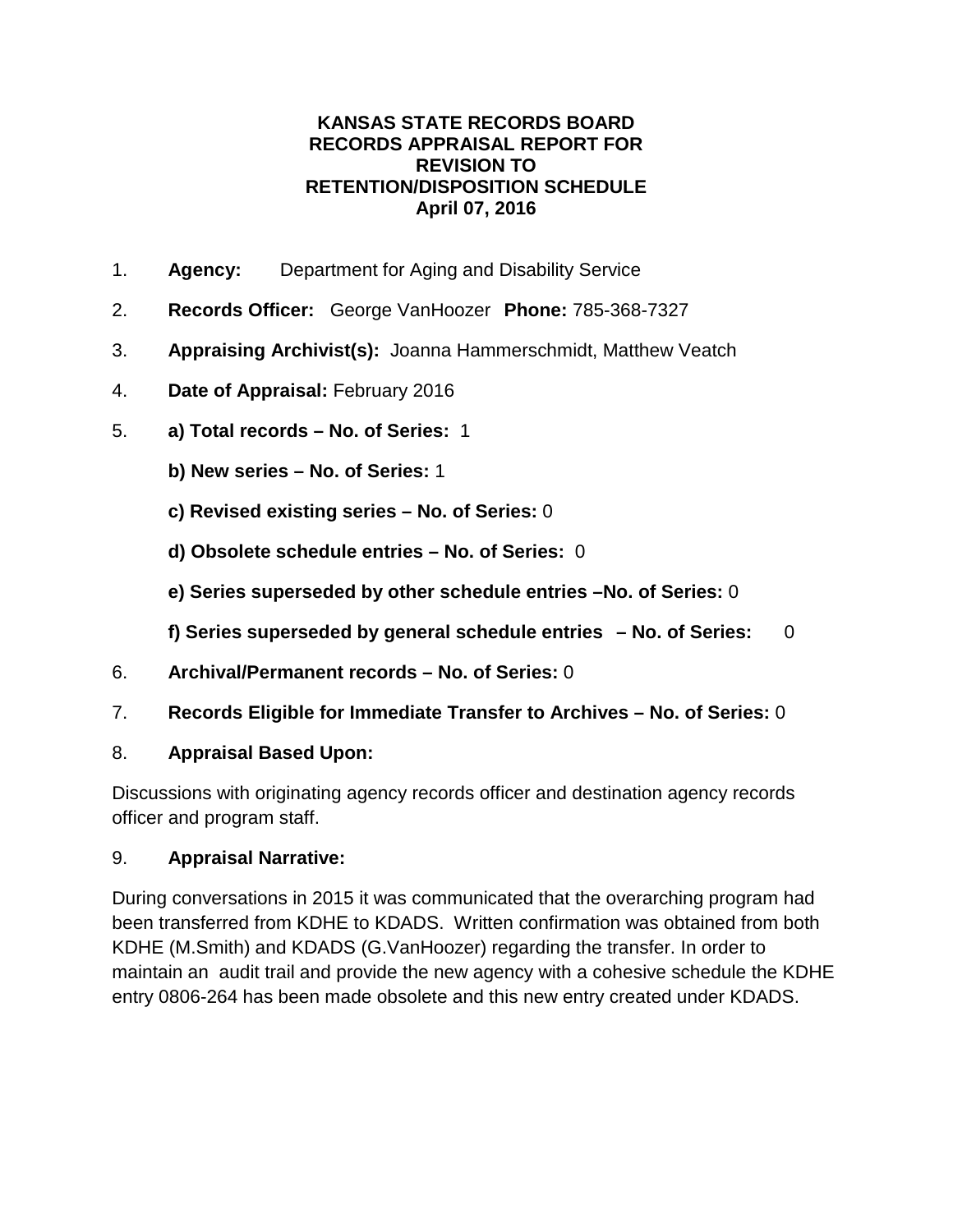### **039-012 Department for Aging and Disability Services Health Occupations Credentialing**

**Nursing Facility Abuse Files** (Series Unknown) Complaint, correspondence, hearing documents, etc. relating to investigations of abuse of residents by long term care nursing facilities employees. **Entry Status:** Ready for SRB **Recommended Status:**Approve As New **Retention Period:** 040 cldr yrs **Disposition:** Destroy **Restrictions:** KSA 45-221(a)(3) **Schedule Authority:** Agency Schedule **Record Copy:** Unknown **Remarks:** 3/17/2016 mcole: Per Agency staff, program generating this series moved from KDHE (264-004) to KDADs (039-012). Michael Smith and George VanHoozer, confirmed the transfer of program and of series from KDHE to KDADs. In order to not confuse agencies when searching by series ID only, KDHE series 0806-264 was made obsolete and new series ID created under KDADS.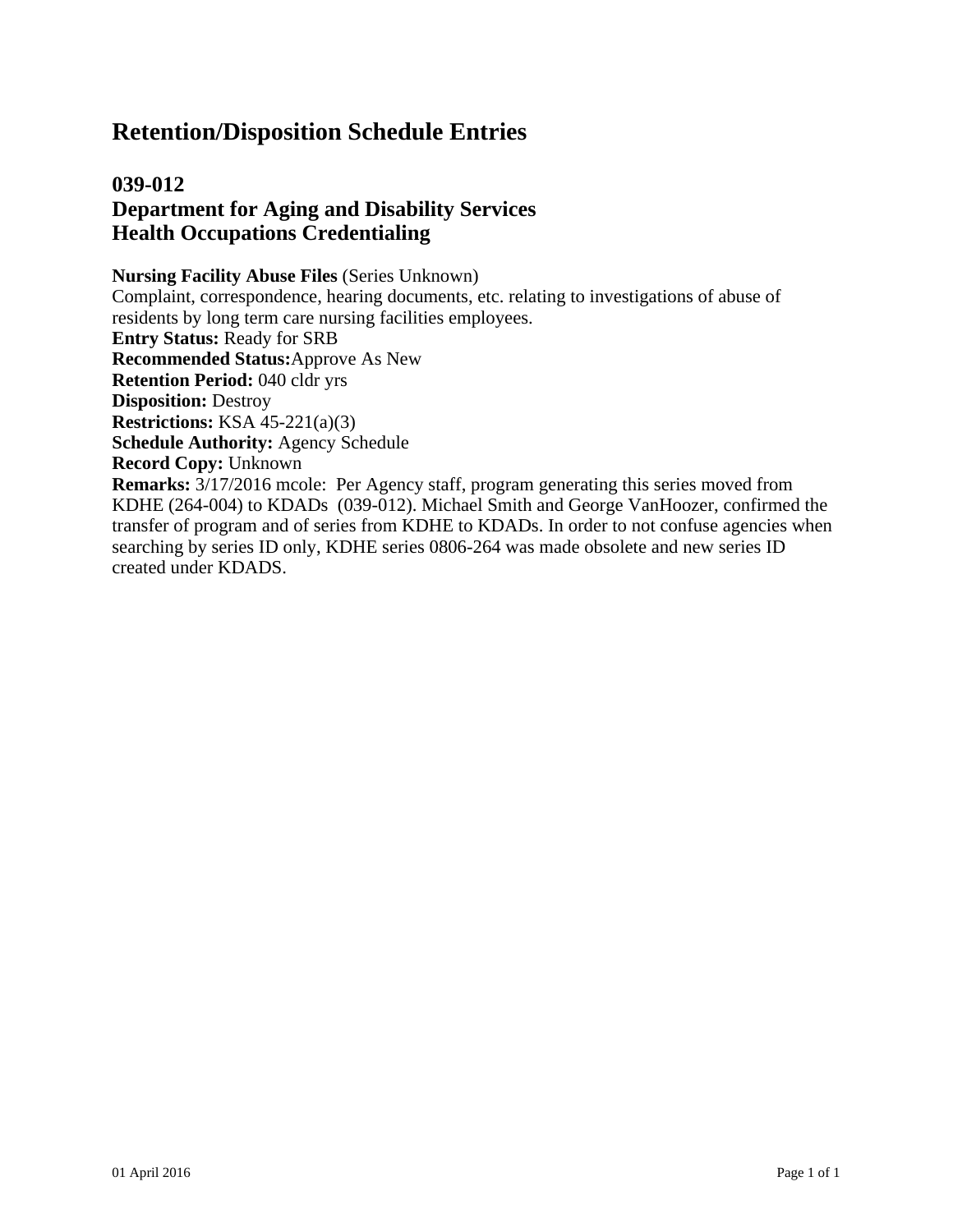- 1. **Agency:** State Corporation Commission
- 2. **Records Officer:** Dawn Dubach **Phone:** 785-271-3113
- 3. **Appraising Archivist(s):** Joanna Hammerschmidt, Matthew Veatch
- 4. **Date of Appraisal:** February 2016
- 5. **a) Total records – No. of Series:** 1
	- **b) New series – No. of Series:** 0
	- **c) Revised existing series – No. of Series:** 1
	- **d) Obsolete schedule entries – No. of Series:** 0
	- **e) Series superseded by other schedule entries –No. of Series:** 0
	- **f) Series superseded by general schedule entries – No. of Series:** 0
- 6. **Archival/Permanent records – No. of Series:** 0
- 7. **Records Eligible for Immediate Transfer to Archives – No. of Series:** 0
- 8. **Appraisal Based Upon:**

Discussions with agency records officer and and program staff.

#### 9. **Appraisal Narrative:**

Agency requested this schedule entry be tabled during the October 22, 2015 State Records Board meeting to confer internally regarding the retention period. Agency records staff has provided confirmation that they intend to keep these records for 9 years to comply with federal requirements and internal use.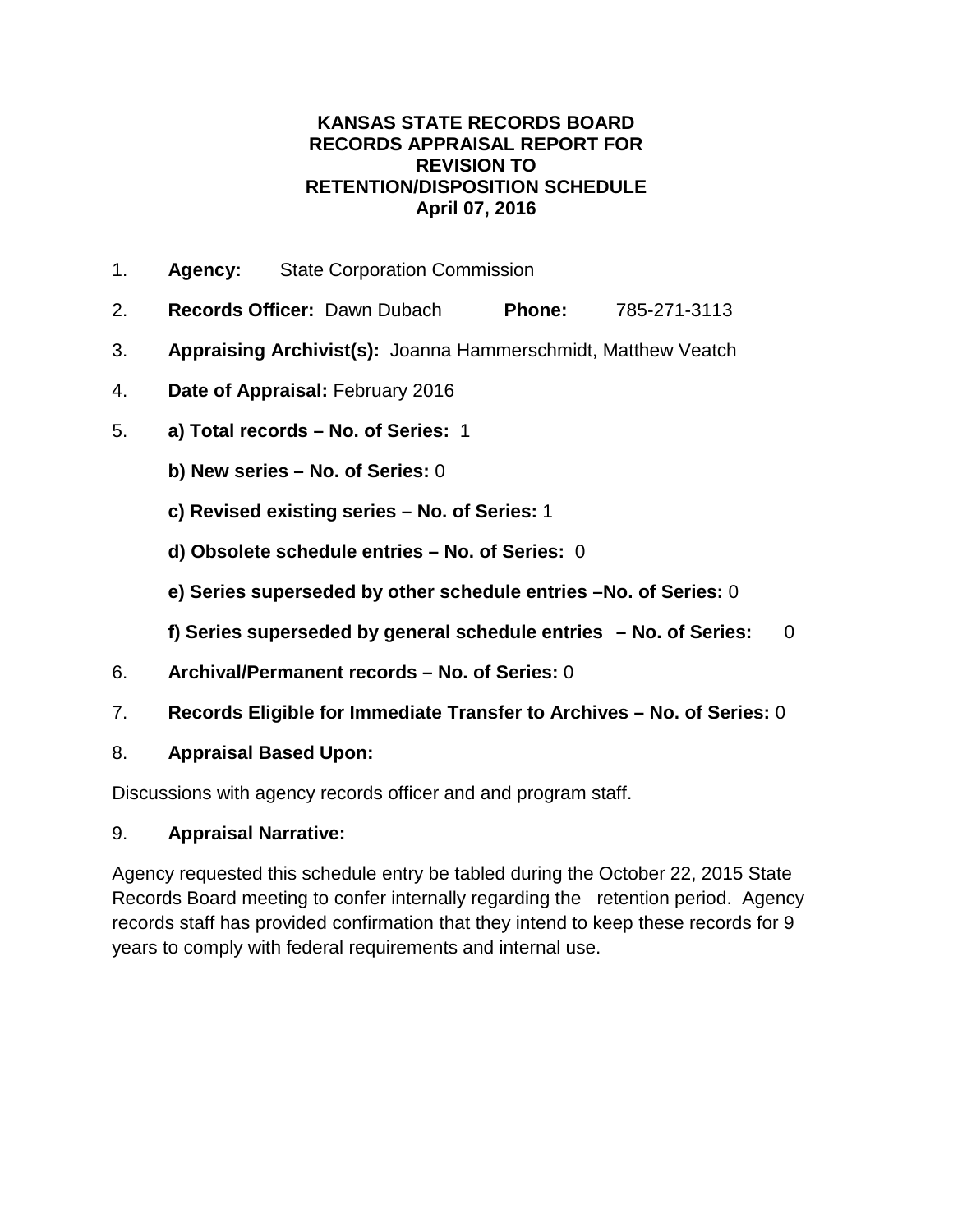### **143-040 State Corporation Commission Transportation Division Safety and Compliance Section**

**Motor Carrier Vehicle Inspections and Compliance Reviews** (Series 0234-143) Reports related to vehicle inspections and motor carrier audits under a joint program with the Kansas Highway Patrol and the Federal Bureau of Motor Carrier Safety. **Entry Status:** Ready for SRB **Recommended Status:**Revise **Retention Period:** 009 cldr yrs **Disposition:** Destroy **Restrictions:** None **Schedule Authority:** Agency Schedule **KAR Number** 53-2-150 **Last Surveyed** 20 December 2006 **Record Copy:** Electronic **Electronic Recordkeeping Plan Endorsed Remarks:** 09/16/2015: revised series title, retention and disposition, and noted electronic recordkeeping format. Records will be retained in KTRAN system.

10/22/2015: tabled at SRB meeting due to ongoing discussions regarding how long these records actually need to be maintained by the agency.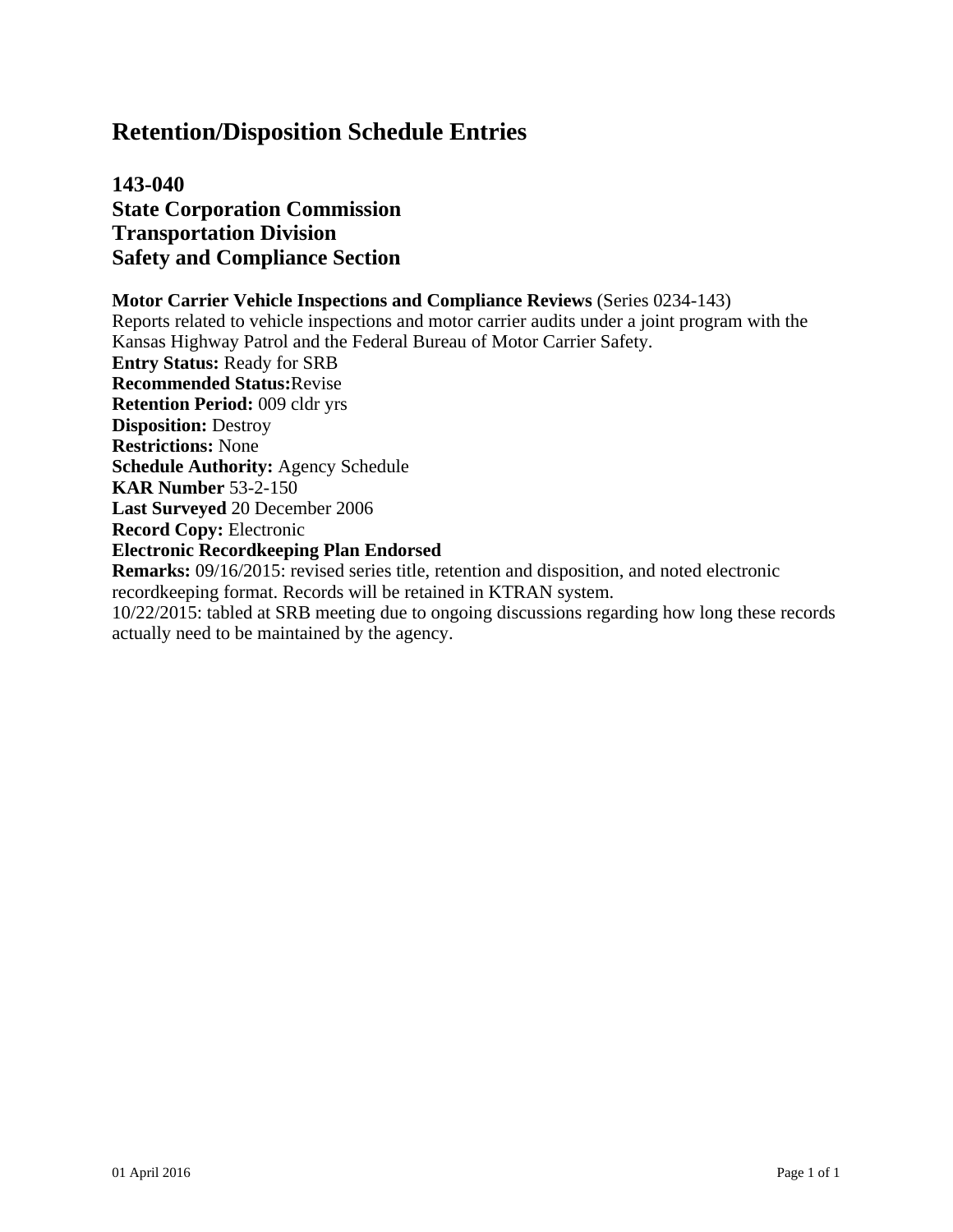- 1. **Agency:** Department of Credit Unions
- 2. **Records Officer:** Emily Artzer **Phone:** 785-296-3021
- 3. **Appraising Archivist(s):** Joanna Hammerschmidt, Matthew Veatch
- 4. **Date of Appraisal:** February 2016
- 5. **a) Total records – No. of Series:** 1
	- **b) New series – No. of Series:** 0
	- **c) Revised existing series – No. of Series:** 1
	- **d) Obsolete schedule entries – No. of Series:** 0
	- **e) Series superseded by other schedule entries –No. of Series:** 0
	- **f) Series superseded by general schedule entries – No. of Series:** 0
- 6. **Archival/Permanent records – No. of Series:** 0
- 7. **Records Eligible for Immediate Transfer to Archives – No. of Series:** 0
- 8. **Appraisal Based Upon:**

Discussions with agency records officer and program staff.

#### 9. **Appraisal Narrative:**

Agency requested a longer retention period to allow for secondary use and a shift if disposition from Archives to Destroy after discussions with KSHS staff regarding their long term value.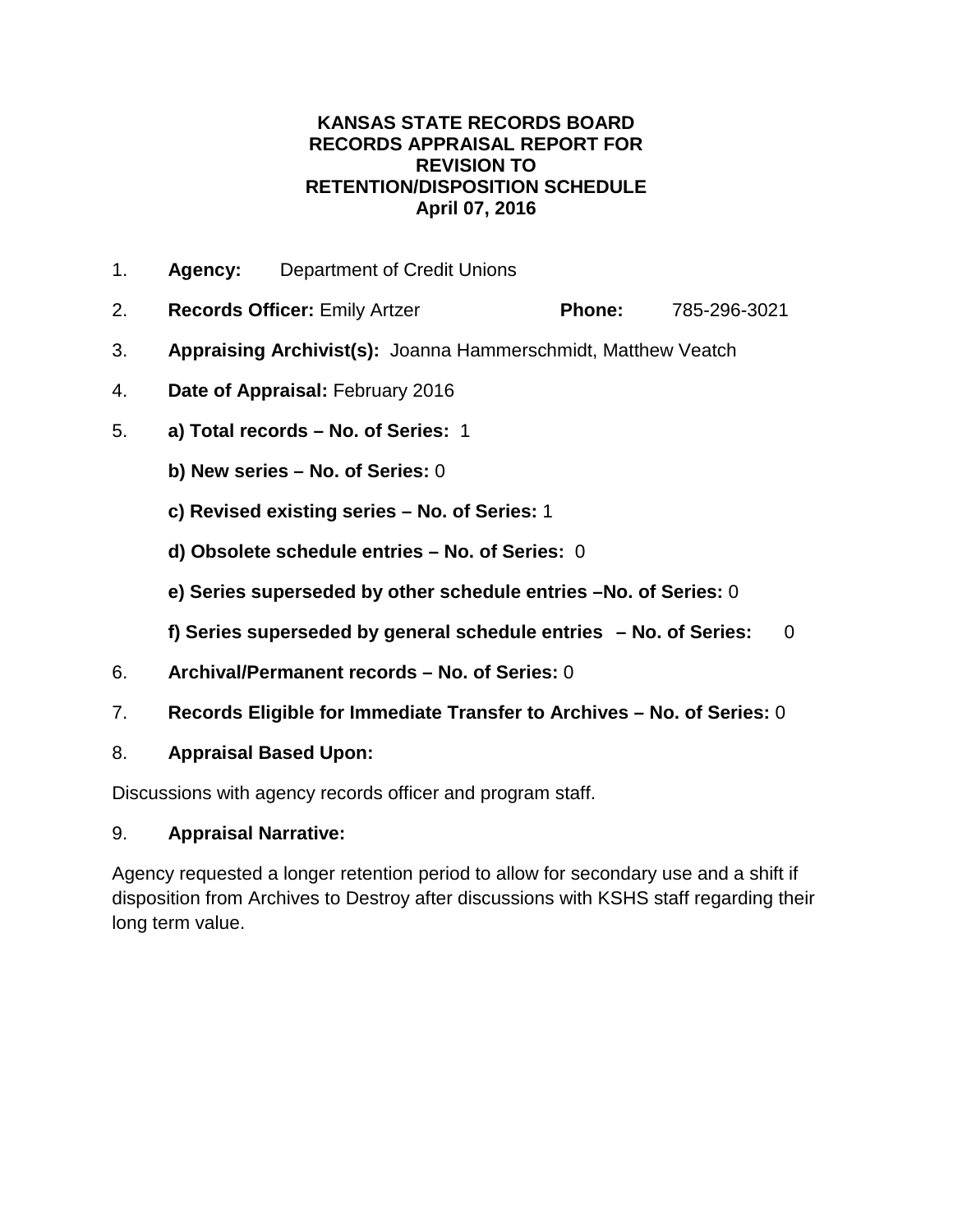### **159-001 Department of Credit Unions**

**Complaint Files** (Series 0007-159) Investigations conducted by the department into complaints by credit union consumers. **Entry Status:** Ready for SRB **Recommended Status:**Revise **Retention Period:** 005 cldr yrs **Disposition:** Destroy **Restrictions:** KSA 45-221(a)(14) **Schedule Authority:** Agency Schedule **KAR Number** 53-2-115 **Last Surveyed** 08 October 2015 **Record Copy:** Unknown **Remarks:** 10/15/2015: lengthen retention, revise disposition from archives to destroy.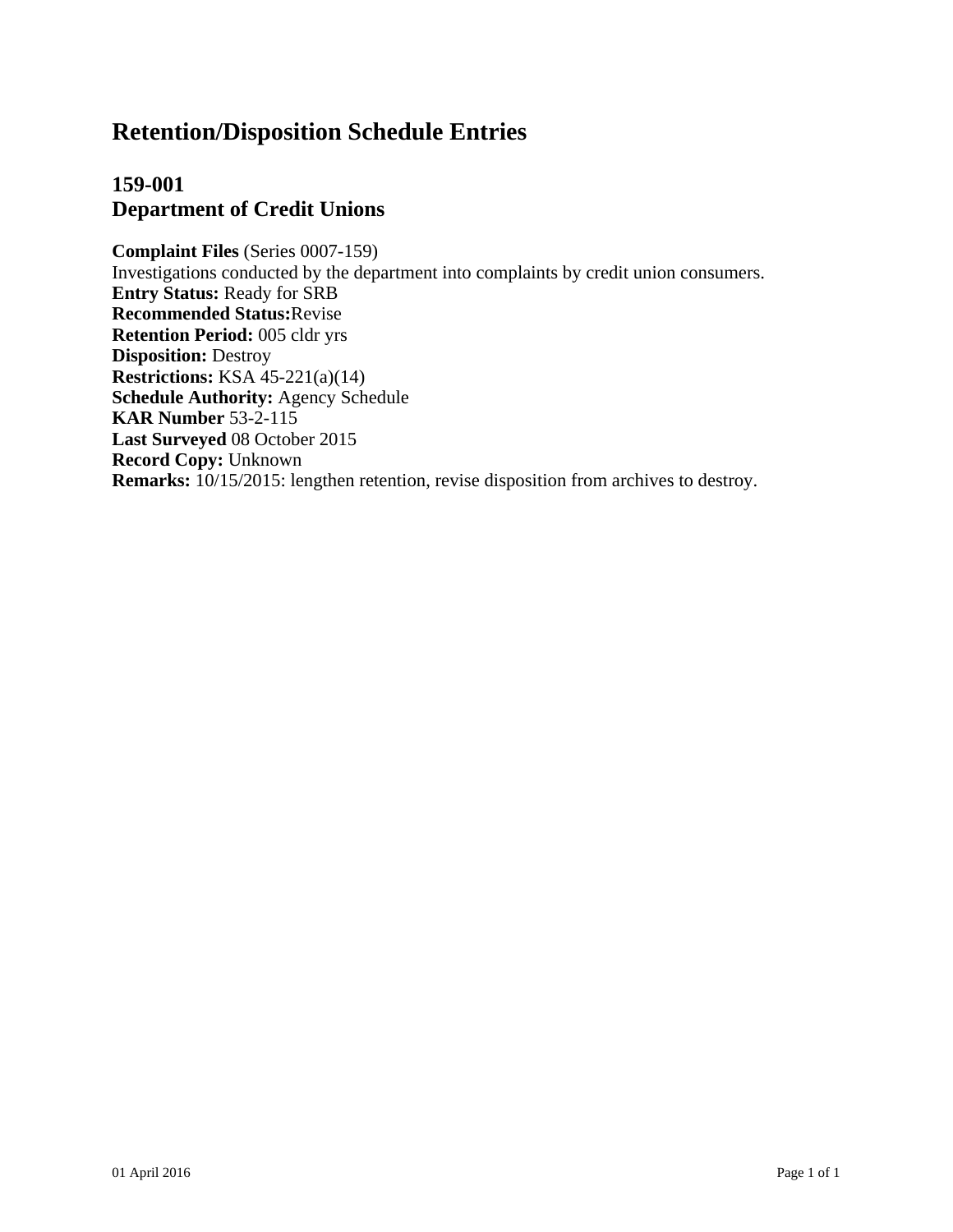# Housekeeping Changes Since 25 October 2015 01 April 2016

Housekeeping Edit

331-000 Insurance Department All Divisions

Approved Applications for Certificate of Authority and Certificates of Authority (Series 0003-331) Description: Application, license, correspondence, and other documents relating to an insurance company's application to conduct business in Kansas that has been approved by the Kansas Insurance Department. Change: tabled at RB until description could be clarified-- mcole, 21 January 2016

Approved Applications for Certificate of Authority and Certificates of Authority (Series 0003-331)

Description: Application, license, correspondence, and other documents relating to an insurance company's application to conduct business in Kansas that has been approved by the Kansas Insurance Department.

## 625-001 Office of the Securities Commissioner

Broker-dealer and Investment Adviser Files (Series 0001-625) Description: Applications, financial statements, correspondence, certificates, and other documents required for broker-dealers and investment advisers to engage in business in Kansas.

Broker-dealer and Investment Adviser Files (Series 0001-625) Description: Applications, financial statements, correspondence, certificates, and other documents required for broker-dealers and investment advisers to engage in business in Kansas.

Change: inclusion of restrictions discussed during 10/22/2015 SRB-- jhammersch, 26 February 2016

Exemption Notice Filing Records (Series 0013-625)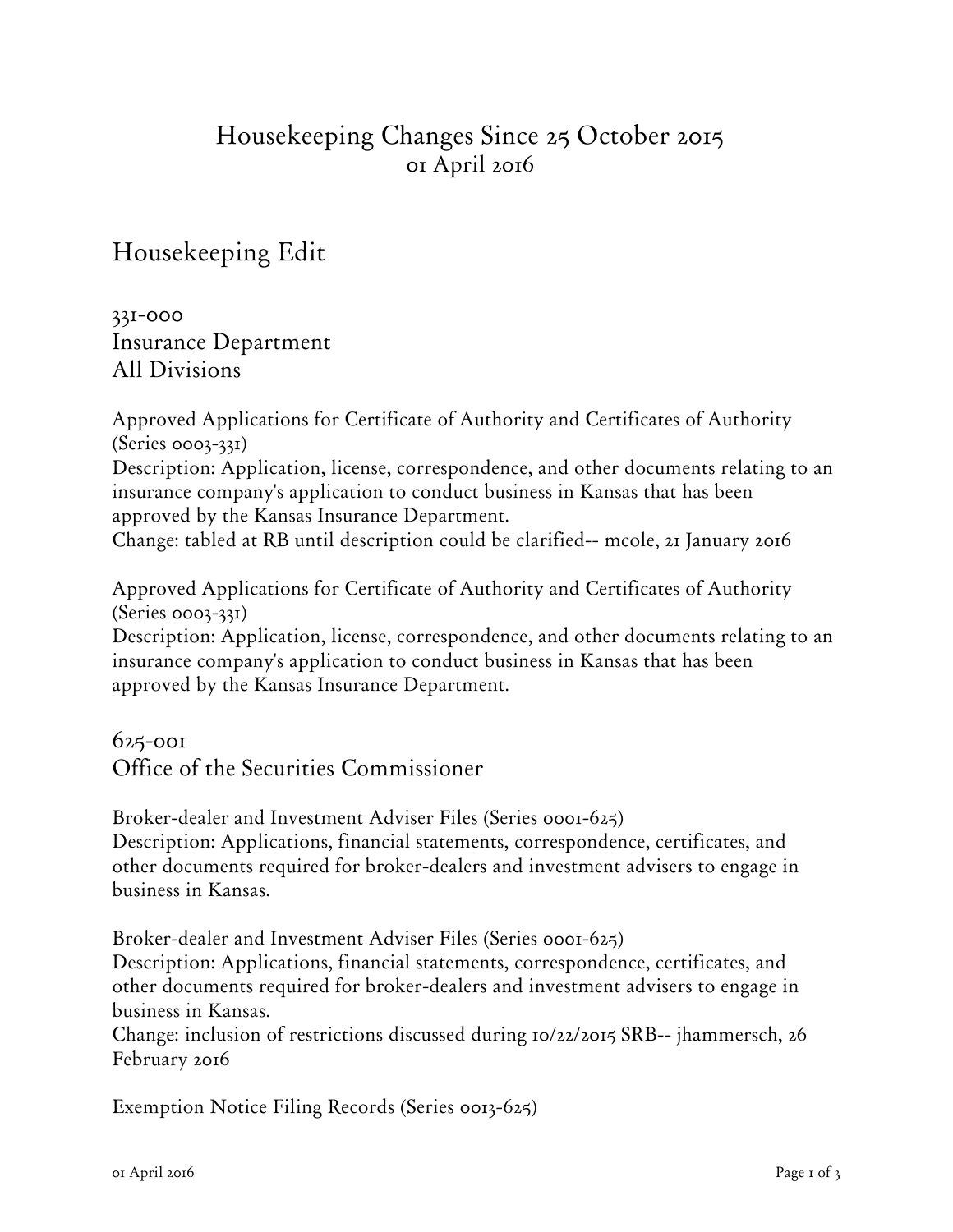Description: Notice forms, other than Form NF (the Uniform Investment Company Notice Filing form), or other documents filed by issuers to claim exemptions from registration as required by statutes and regulations.

652-001 Kansas State Department of Education Learning and Innovative Services Teacher Education and Licensure

Teacher Education, Certification, and Licensure Regulations and Standards Handbook (Series 0200-652) Description: Handbooks containing current regulations and standards regarding teacher education, certification, and licensure. Change: Series was accidentally placed into draft during routine reviews and subagency shift-- jhammersch, 01 April 2016

Obsolete

143-040 State Corporation Commission Transportation Division Safety and Compliance Section

Tariff Files (Series 0242-143)

Description: Rate schedules submitted by carriers, informal applications and other documents submitted to the Kansas Corporation Commission by household goods and passenger motor carriers authorized to operate in Kansas. Change: Duplicate Entry -- jhammersch, 22 January 2016